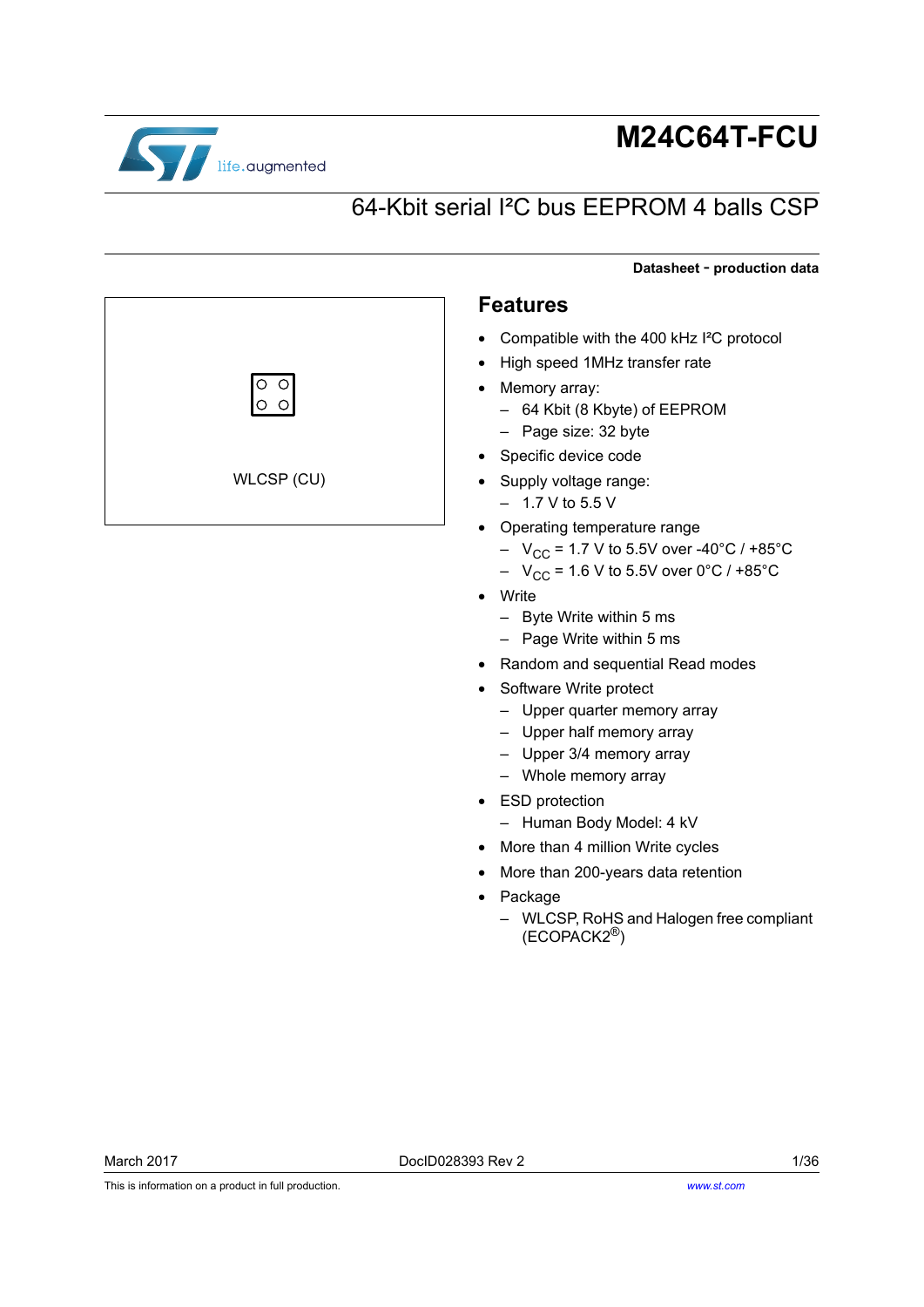# **Contents**

| 1              |     |       |                   |  |  |  |  |
|----------------|-----|-------|-------------------|--|--|--|--|
| $\overline{2}$ |     |       |                   |  |  |  |  |
|                | 2.1 |       |                   |  |  |  |  |
|                | 2.2 |       |                   |  |  |  |  |
|                | 2.3 |       |                   |  |  |  |  |
|                | 2.4 |       |                   |  |  |  |  |
|                |     | 2.4.1 |                   |  |  |  |  |
|                |     | 2.4.2 |                   |  |  |  |  |
|                |     | 2.4.3 |                   |  |  |  |  |
|                |     | 2.4.4 |                   |  |  |  |  |
| 3              |     |       |                   |  |  |  |  |
| 4              |     |       |                   |  |  |  |  |
|                | 4.1 |       |                   |  |  |  |  |
|                | 4.2 |       |                   |  |  |  |  |
|                | 4.3 |       |                   |  |  |  |  |
|                | 4.4 |       |                   |  |  |  |  |
|                | 4.5 |       |                   |  |  |  |  |
| 5              |     |       |                   |  |  |  |  |
|                | 5.1 |       |                   |  |  |  |  |
|                |     | 5.1.1 |                   |  |  |  |  |
|                |     | 5.1.2 |                   |  |  |  |  |
|                |     | 5.1.3 |                   |  |  |  |  |
|                |     | 5.1.4 |                   |  |  |  |  |
|                | 5.2 |       |                   |  |  |  |  |
|                |     | 5.2.1 |                   |  |  |  |  |
|                |     | 5.2.2 |                   |  |  |  |  |
|                |     | 5.2.3 |                   |  |  |  |  |
|                |     | 5.2.4 |                   |  |  |  |  |
| 6              |     |       |                   |  |  |  |  |
| 2/36           |     |       | DocID028393 Rev 2 |  |  |  |  |

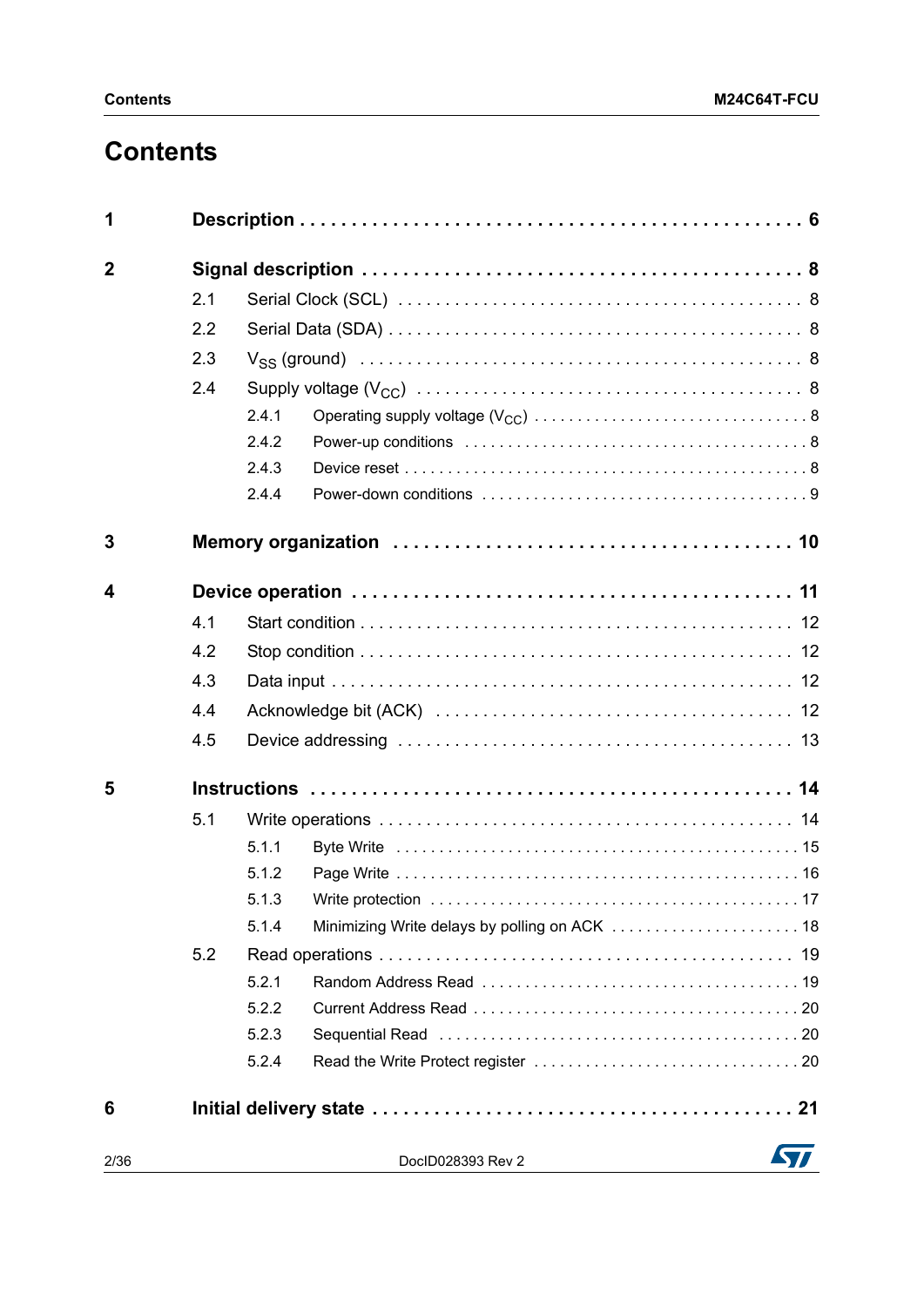| 7  |  |
|----|--|
| 8  |  |
| 9  |  |
| 10 |  |
| 11 |  |

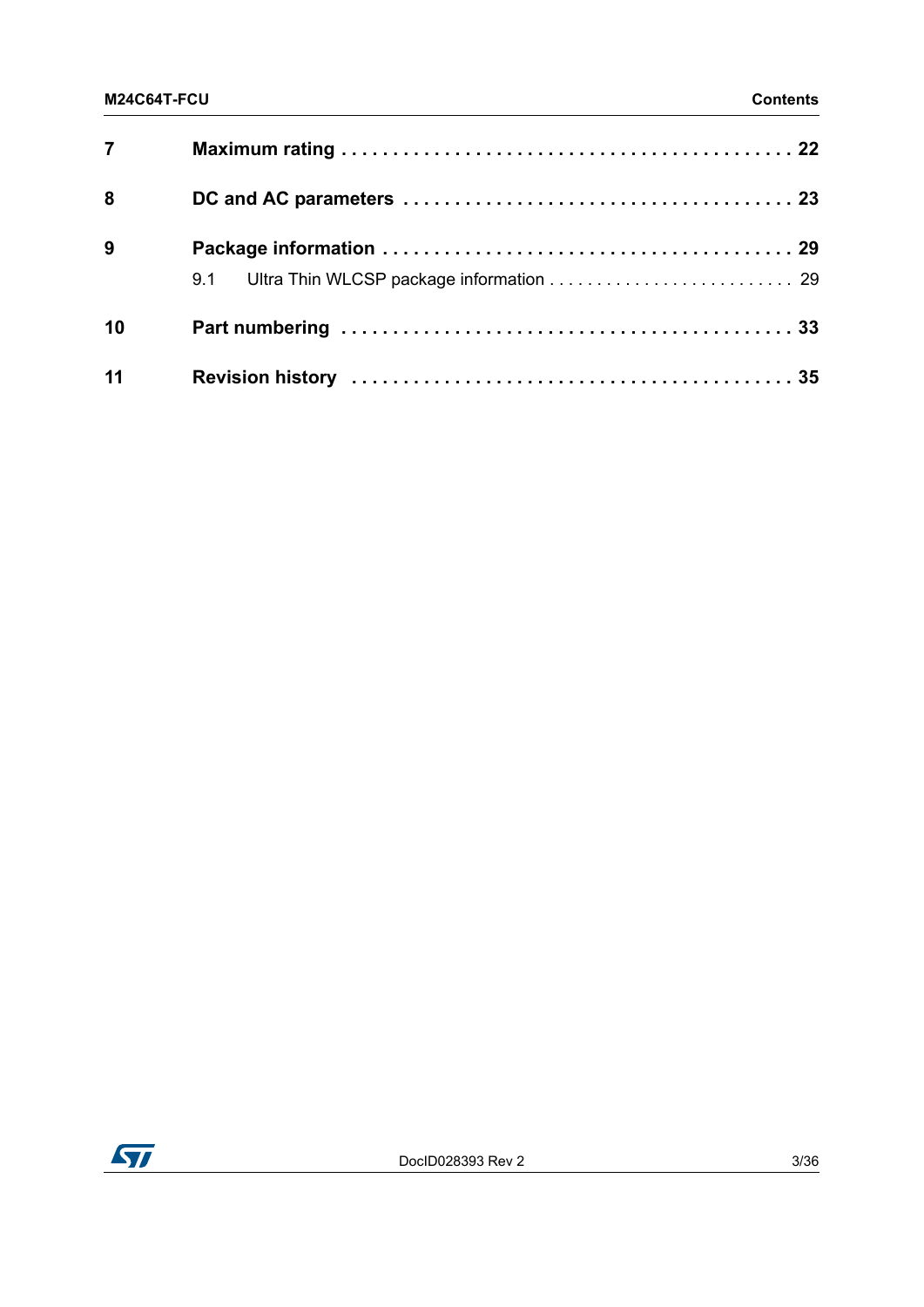# **List of tables**

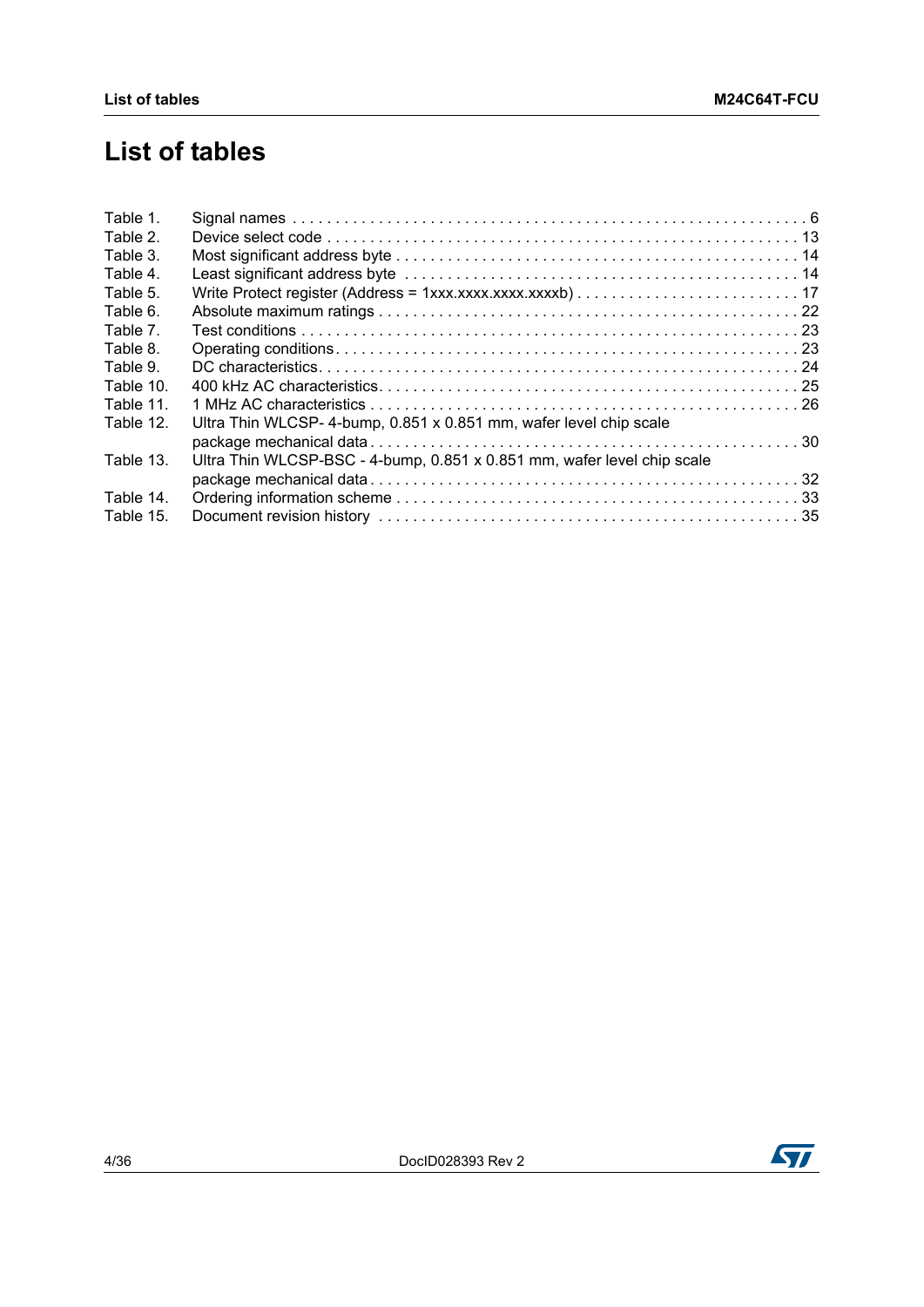# **List of figures**

| Figure 1.  |                                                                            |  |
|------------|----------------------------------------------------------------------------|--|
| Figure 2.  | 4-bump WLCSP connections                                                   |  |
|            |                                                                            |  |
| Figure 3.  |                                                                            |  |
| Figure 4.  |                                                                            |  |
| Figure 5.  |                                                                            |  |
| Figure 6.  |                                                                            |  |
| Figure 7.  |                                                                            |  |
| Figure 8.  |                                                                            |  |
| Figure 9.  | Maximum $R_{bus}$ value versus bus parasitic capacitance ( $C_{bus}$ ) for |  |
|            |                                                                            |  |
| Figure 10. | Maximum $R_{bus}$ value versus bus parasitic capacitance ( $C_{bus}$ )     |  |
|            |                                                                            |  |
| Figure 11. |                                                                            |  |
| Figure 12. | Ultra Thin WLCSP-4-bump, 0.851 x 0.851 mm, wafer level chip scale          |  |
|            |                                                                            |  |
| Figure 13. | Ultra Thin WLCSP-BSC - 4-bump, 0.851 x 0.851 mm, wafer level chip scale    |  |
|            |                                                                            |  |
| Figure 14. | Thin WLCSP- 4-bump, 0.851 x 0.851 mm, wafer level chip scale               |  |
|            |                                                                            |  |

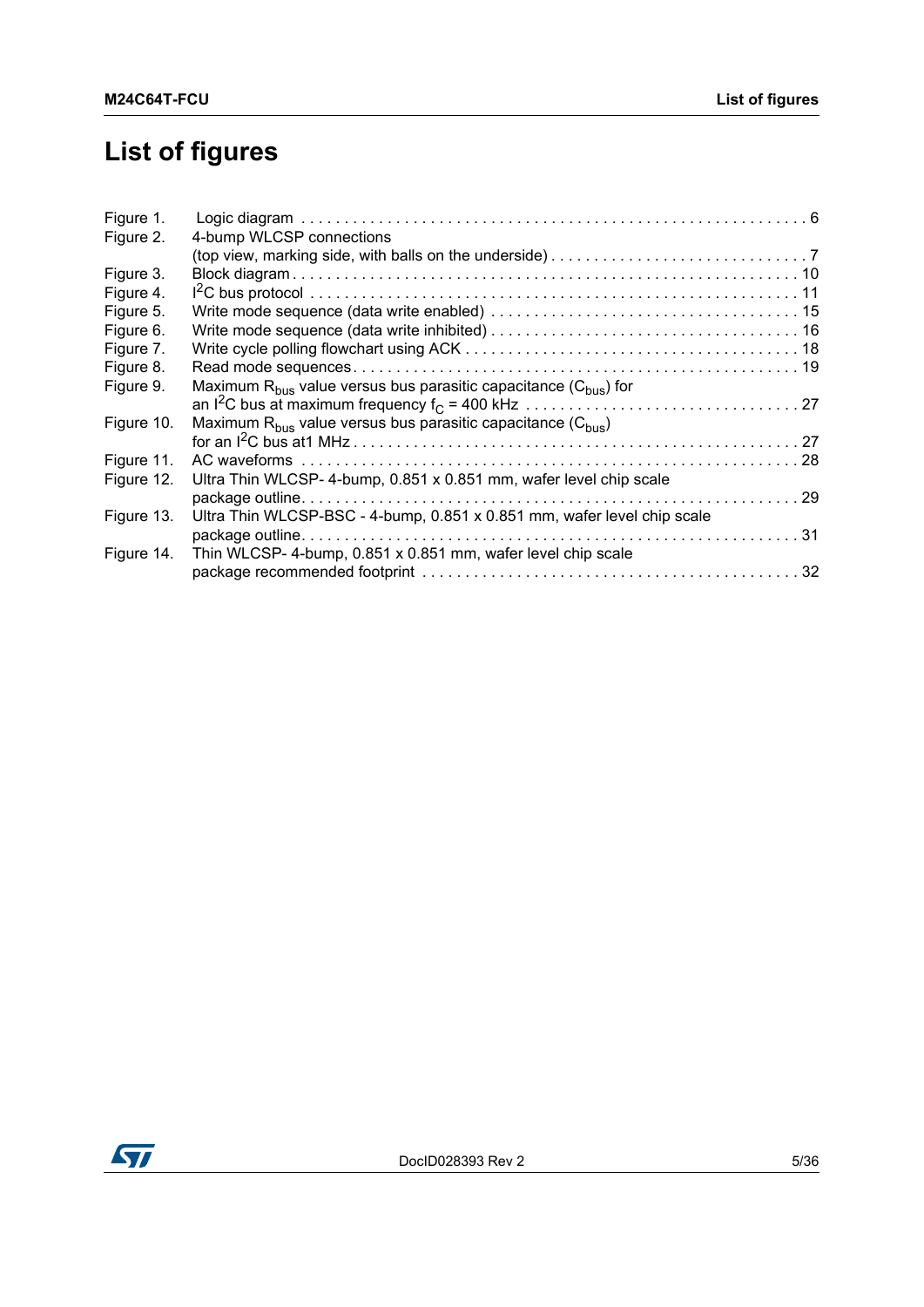# <span id="page-5-0"></span>**1 Description**

The M24C64T-FCU is a 64-Kbit I2C-compatible EEPROM (Electrically Erasable PROgrammable Memory) organized as 8 K × 8 bits.

The M24C64T-FCU can be hooked on the same bus as the standard M24C64S-FCU and M24C64M-FCU in WLCSP 4 bump, thanks to specific device select code. See *[Section](#page-12-0) 4.5: [Device addressing](#page-12-0)*.

The M24C64T-FCU can operate with a supply voltage from 1.7 V to 5.5 V, over an ambient temperature range of -40 °C/+85 °C and with an extended supply voltage from 1.6 V to 5.5 V, over a reduced ambient temperature range.

The M24C64T-FCU is delivered in a 4-ball WLCSP package.

<span id="page-5-2"></span>

**Figure 1. Logic diagram** 

|  | Table 1. Signal names |  |
|--|-----------------------|--|
|--|-----------------------|--|

<span id="page-5-1"></span>

| <b>Signal name</b>         | <b>Function</b> | <b>Direction</b> |
|----------------------------|-----------------|------------------|
| <b>SDA</b>                 | Serial Data     | $U$ O            |
| SCL                        | Serial Clock    | Input            |
| $V_{\rm CC}$               | Supply voltage  | -                |
| $\mathsf{V}_{\mathsf{SS}}$ | Ground          |                  |

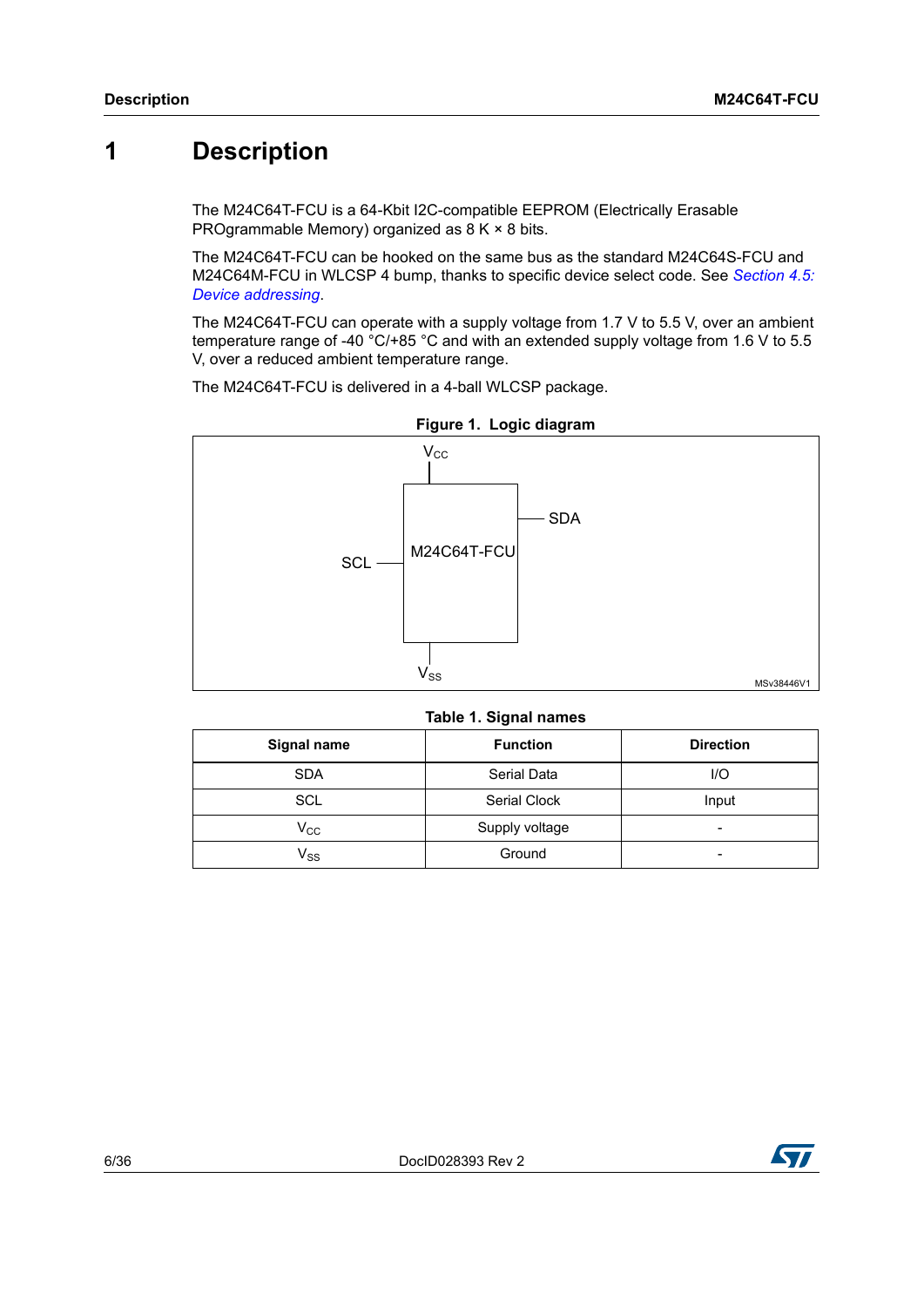<span id="page-6-0"></span>

**Figure 2. 4-bump WLCSP connections (top view, marking side, with balls on the underside)**

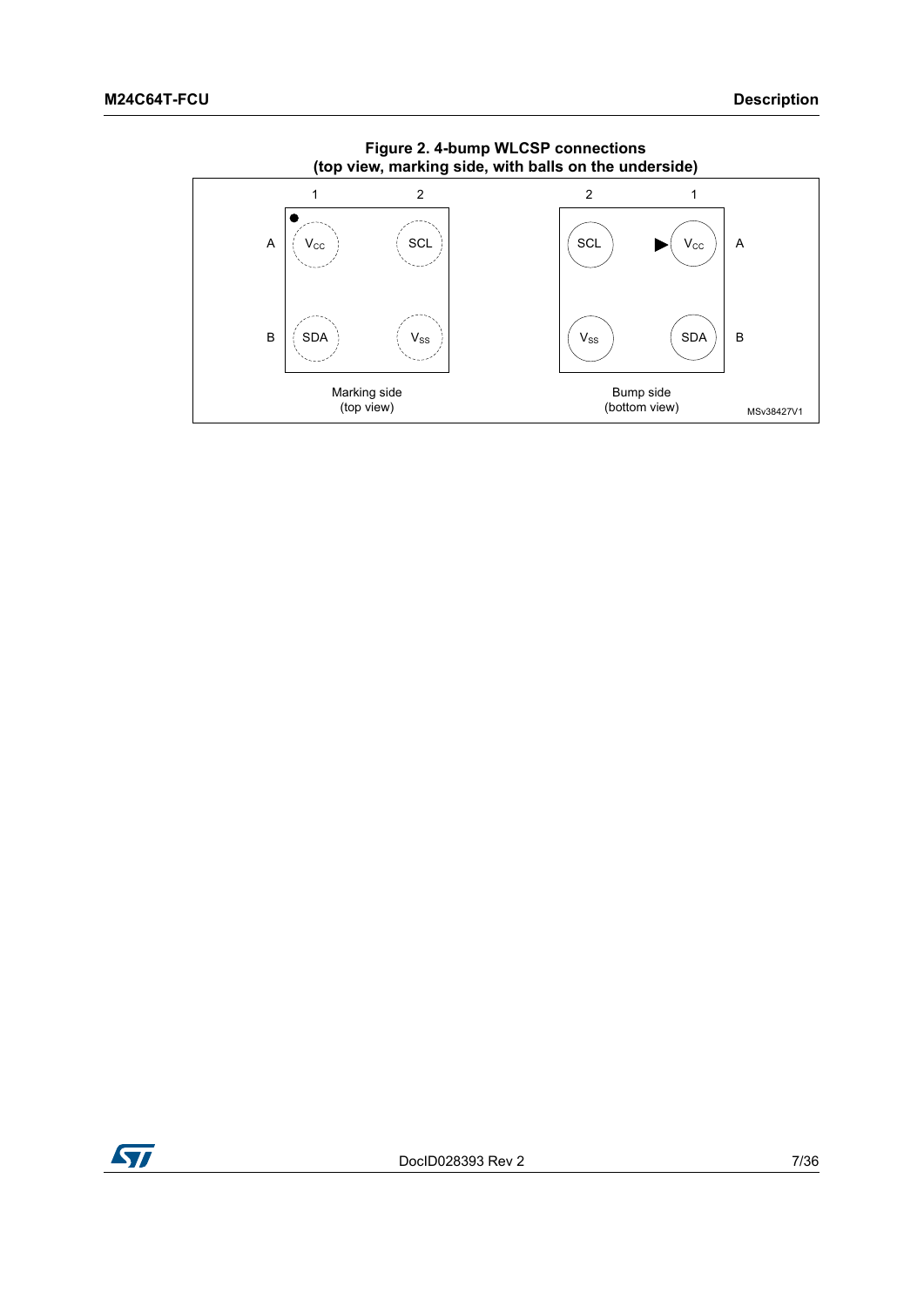# <span id="page-7-0"></span>**2 Signal description**

### <span id="page-7-1"></span>**2.1 Serial Clock (SCL)**

SCL is an input. The signal applied on the SCL input is used to strobe the data available on SDA(in) and to output the data on SDA(out).

### <span id="page-7-2"></span>**2.2 Serial Data (SDA)**

SDA is an input/output used to transfer data in or data out of the device. SDA(out) is an open drain output that may be wire-OR'ed with other open drain or open collector signals on the bus. A pull-up resistor must be connected from Serial Data (SDA) to  $V_{CC}$  (*[Figure](#page-26-0) 9* indicates how to calculate the value of the pull-up resistor).

### <span id="page-7-3"></span>2.3 V<sub>SS</sub> (ground)

 $V_{SS}$  is the reference for the  $V_{CC}$  supply voltage.

### <span id="page-7-4"></span>**2.4** Supply voltage (V<sub>CC</sub>)

### <span id="page-7-5"></span>**2.4.1** Operating supply voltage (V<sub>CC</sub>)

Prior to selecting the memory and issuing instructions to it, a valid and stable  $V_{CC}$  voltage within the specified  $[V_{CC}(min), V_{CC}(max)]$  range must be applied (see Operating conditions in *Section [8: DC and AC parameters](#page-22-0))*. In order to secure a stable DC supply voltage, it is recommended to decouple the  $V_{CC}$  line with a suitable capacitor (usually from 10 nF to 100 nF) close to the  $V_{CC}/V_{SS}$  package pins.

This voltage must remain stable and valid until the end of the transmission of the instruction and, for a write instruction, until the completion of the internal write cycle  $(t_W)$ .

### <span id="page-7-6"></span>**2.4.2 Power-up conditions**

The  $V_{CC}$  voltage has to rise continuously from 0 V up to the minimum  $V_{CC}$  operating voltage (see Operating conditions in *Section [8: DC and AC parameters](#page-22-0))*.

#### <span id="page-7-7"></span>**2.4.3 Device reset**

In order to prevent inadvertent write operations during power-up, a power-on-reset (POR) circuit is included.

At power-up, the device does not respond to any instruction until  $V_{CC}$  has reached the internal reset threshold voltage. This threshold is lower than the minimum  $V_{CC}$  operating voltage (see Operating conditions in *Section [8: DC and AC parameters](#page-22-0)*). When V<sub>CC</sub> passes over the POR threshold, the device is reset and enters the Standby Power mode; however, the device must not be accessed until  $V_{CC}$  reaches a valid and stable DC voltage within the specified [V<sub>CC</sub>(min), V<sub>CC</sub>(max)] range (see Operating conditions in *Section 8: DC and AC [parameters](#page-22-0)*).

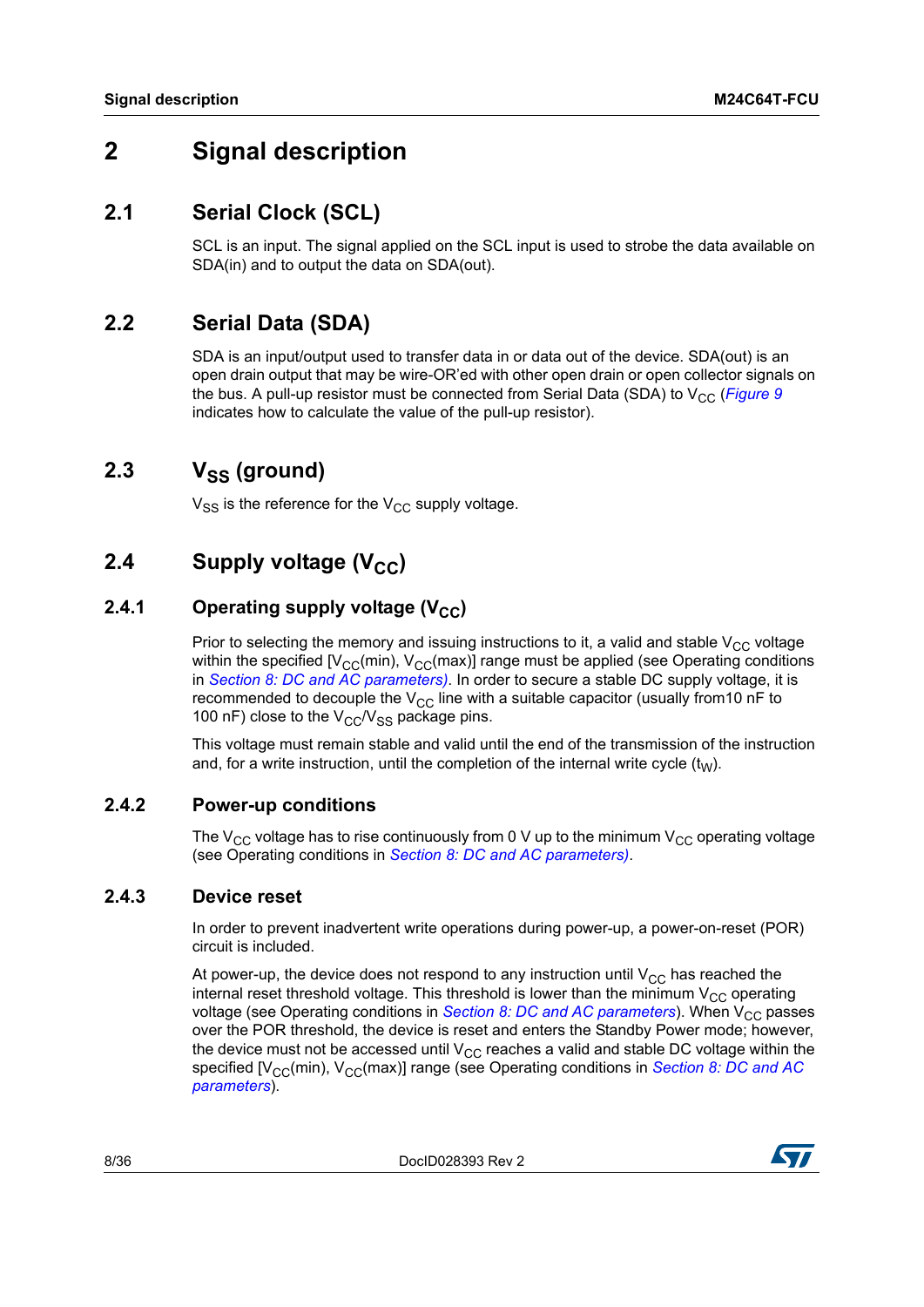In a similar way, during power-down (continuous decrease in  $\rm V_{CC}$ ), the device must not be accessed when V<sub>CC</sub> drops below V<sub>CC</sub>(min). When V<sub>CC</sub> drops below the power-on-reset threshold voltage, the device stops responding to any instruction sent to it.

#### <span id="page-8-0"></span>**2.4.4 Power-down conditions**

During power-down (continuous decrease in  $V_{CC}$ ), the device must be in the Standby Power mode (mode reached after decoding a Stop condition, assuming that there is no internal write cycle in progress).

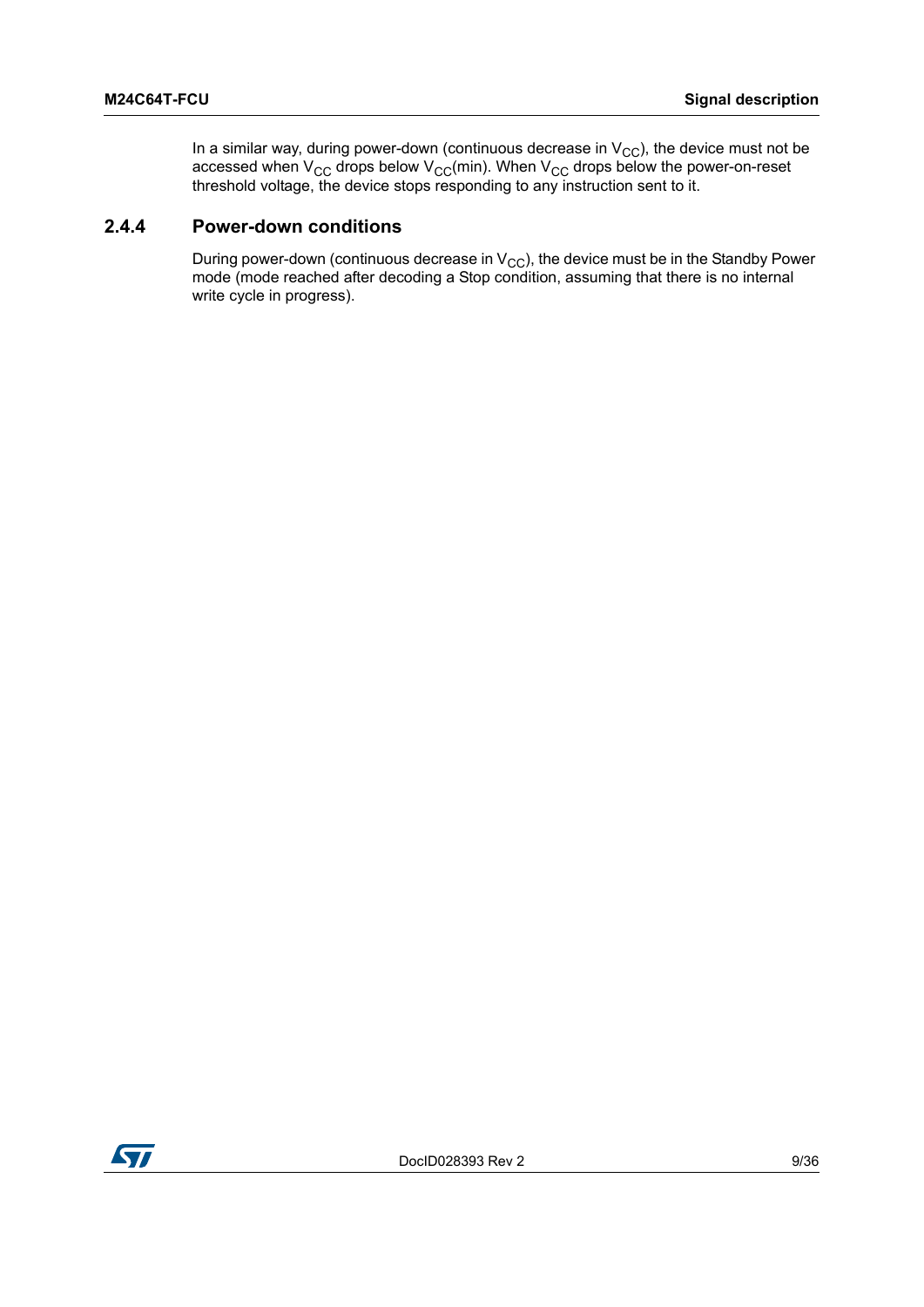# <span id="page-9-0"></span>**3 Memory organization**

The memory is organized as shown below.

<span id="page-9-1"></span>



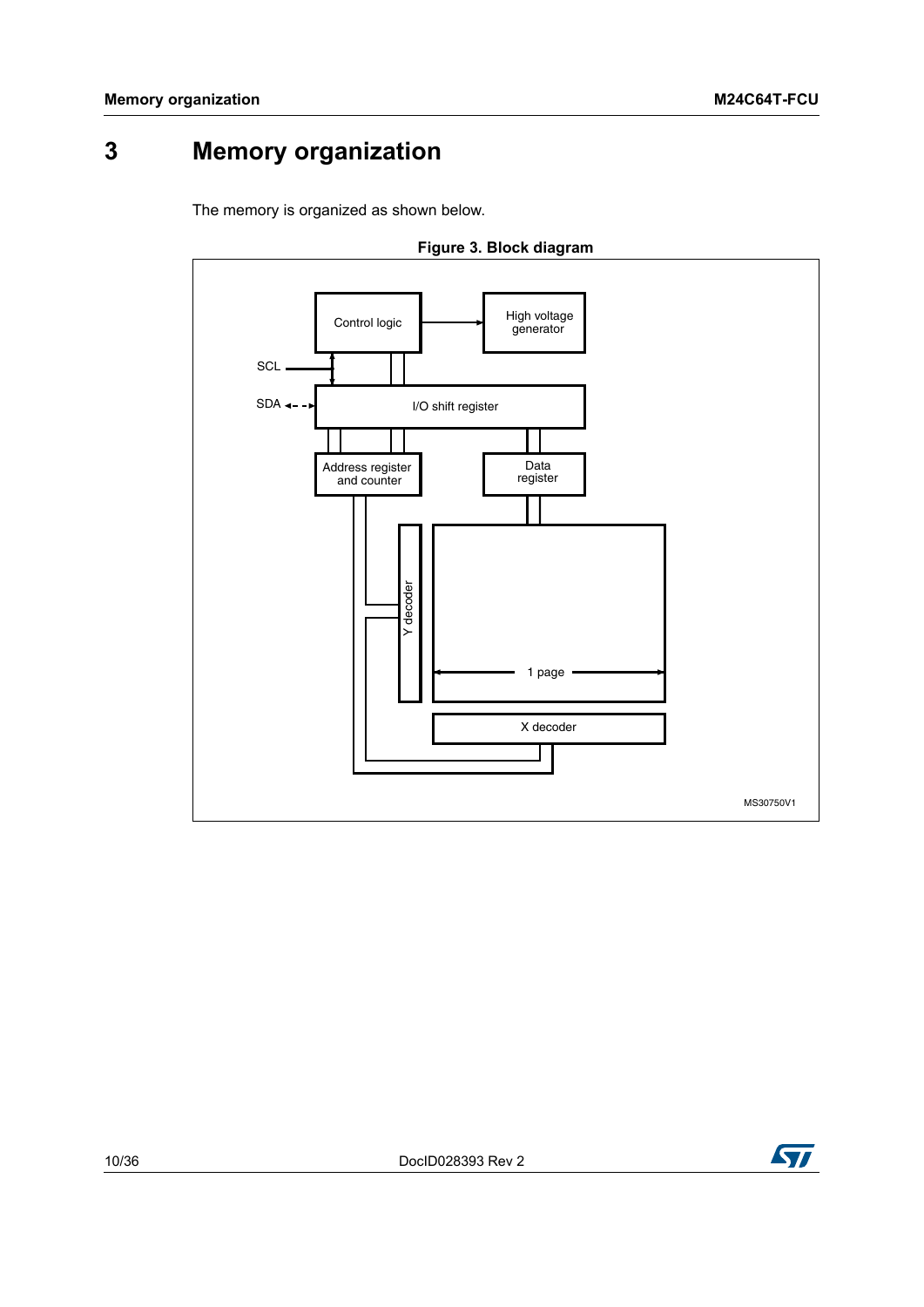# <span id="page-10-0"></span>**4 Device operation**

The device supports the I2C protocol. This is summarized in *[Figure](#page-10-1) 4*. Any device that sends data on to the bus is defined to be a transmitter, and any device that reads the data to be a receiver. The device that controls the data transfer is known as the bus master, and the other as the slave device. A data transfer can only be initiated by the bus master, which will also provide the serial clock for synchronization. The device is always a slave in all communications.

<span id="page-10-1"></span>



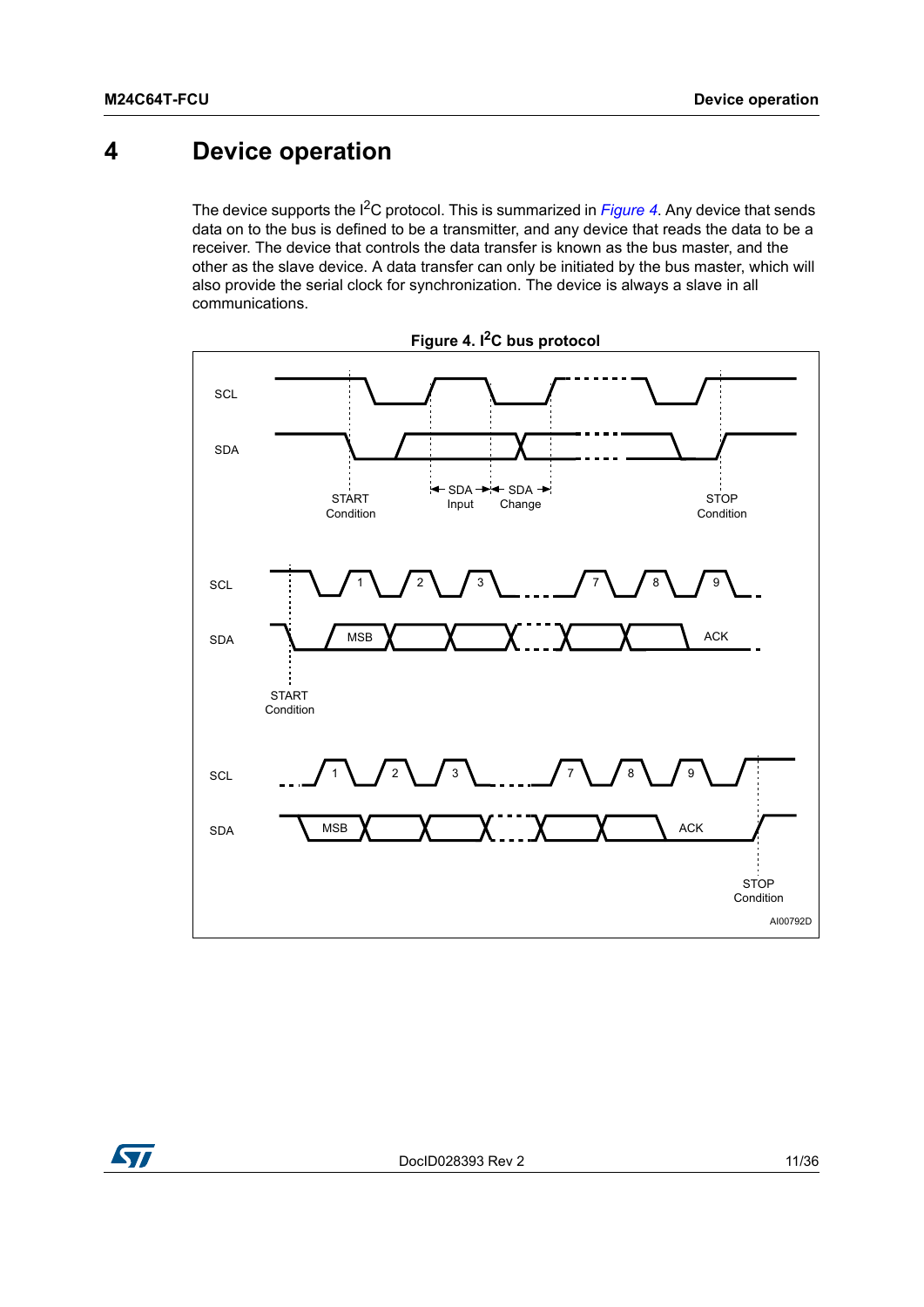### <span id="page-11-0"></span>**4.1 Start condition**

Start is identified by a falling edge of Serial Data (SDA) while Serial Clock (SCL) is stable in the high state. A Start condition must precede any data transfer instruction. The device continuously monitors (except during a Write cycle) Serial Data (SDA) and Serial Clock (SCL) for a Start condition.

### <span id="page-11-1"></span>**4.2 Stop condition**

Stop is identified by a rising edge of Serial Data (SDA) while Serial Clock (SCL) is stable and driven high. A Stop condition terminates communication between the device and the bus master. A Read instruction that is followed by NoAck can be followed by a Stop condition to force the device into the Standby mode.

A Stop condition at the end of a Write instruction triggers the internal Write cycle.

### <span id="page-11-2"></span>**4.3 Data input**

During data input, the device samples Serial Data (SDA) on the rising edge of Serial Clock (SCL). For correct device operation, Serial Data (SDA) must be stable during the rising edge of Serial Clock (SCL), and the Serial Data (SDA) signal must change *only* when Serial Clock (SCL) is driven low.

### <span id="page-11-3"></span>**4.4 Acknowledge bit (ACK)**

The acknowledge bit is used to indicate a successful byte transfer. The bus transmitter, whether it be bus master or slave device, releases Serial Data (SDA) after sending eight bits of data. During the 9<sup>th</sup> clock pulse period, the receiver pulls Serial Data (SDA) low to acknowledge the receipt of the eight data bits.

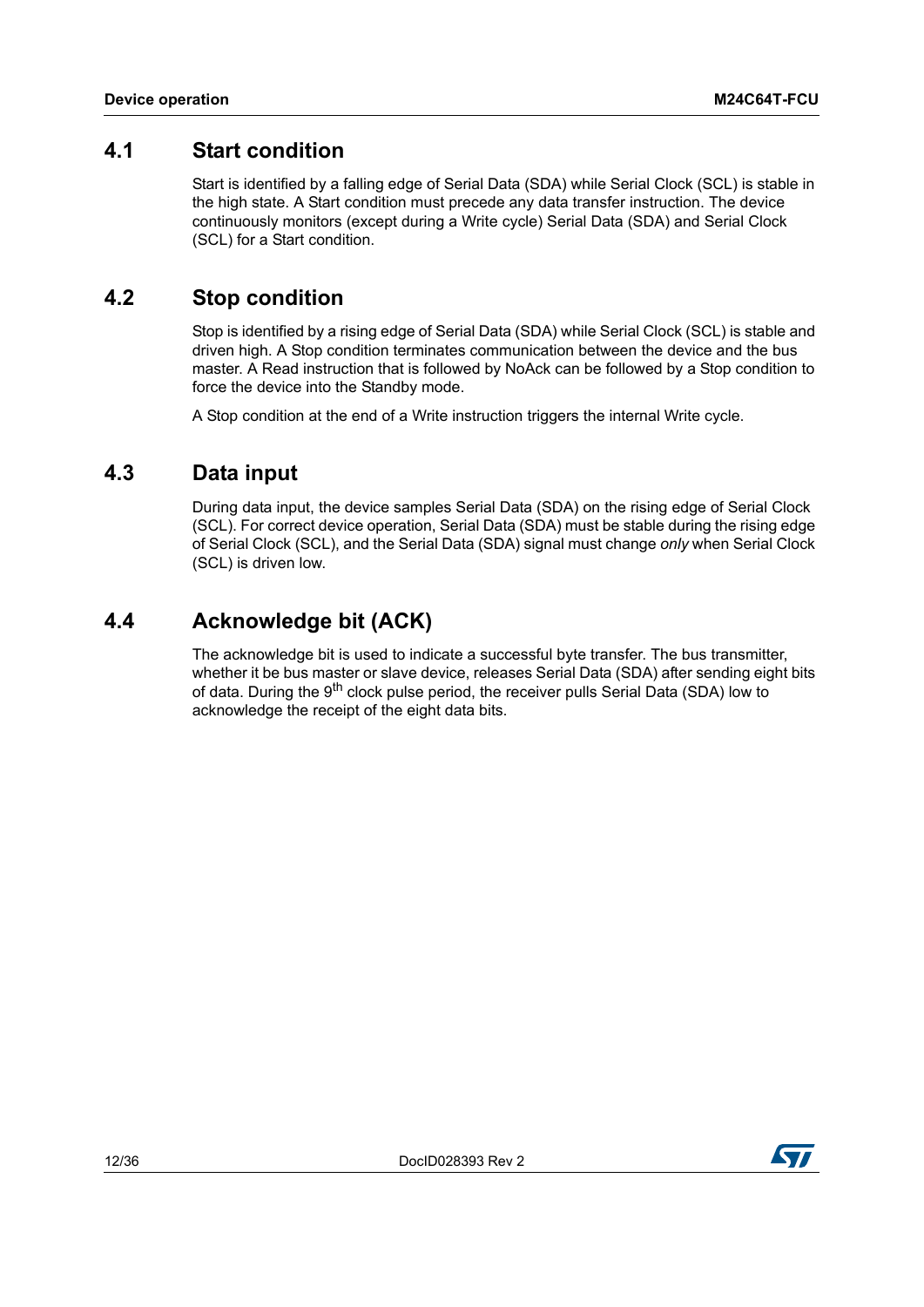### <span id="page-12-0"></span>**4.5 Device addressing**

To start communication between the bus master and the slave device, the bus master must initiate a Start condition. Following this, the bus master sends the device select code, shown in *[Table](#page-12-1) 2* (on Serial Data (SDA), most significant bit first).

<span id="page-12-1"></span>

|    | Device type identifier <sup>(1)</sup> |    |    | <b>Chip Enable address</b> | <b>RW</b>      |    |                 |
|----|---------------------------------------|----|----|----------------------------|----------------|----|-----------------|
| b7 | b6                                    | b5 | b4 | b3                         | b <sub>2</sub> | b1 | b <sub>0</sub>  |
|    |                                       |    |    |                            |                |    | $R\overline{W}$ |

|  | Table 2. Device select code |  |
|--|-----------------------------|--|
|  |                             |  |

1. The most significant bit, b7, is sent first.

The  $8^{th}$  bit is the Read/Write bit (RW). This bit is set to 1 for Read and 0 for Write operations.

If a match occurs on the device select code, the corresponding device gives an acknowledgment on Serial Data (SDA) during the 9<sup>th</sup> bit time.

If the device does not match the device select code, the device deselects itself from the bus, and goes into Standby mode (therefore will not acknowledge the device select code).

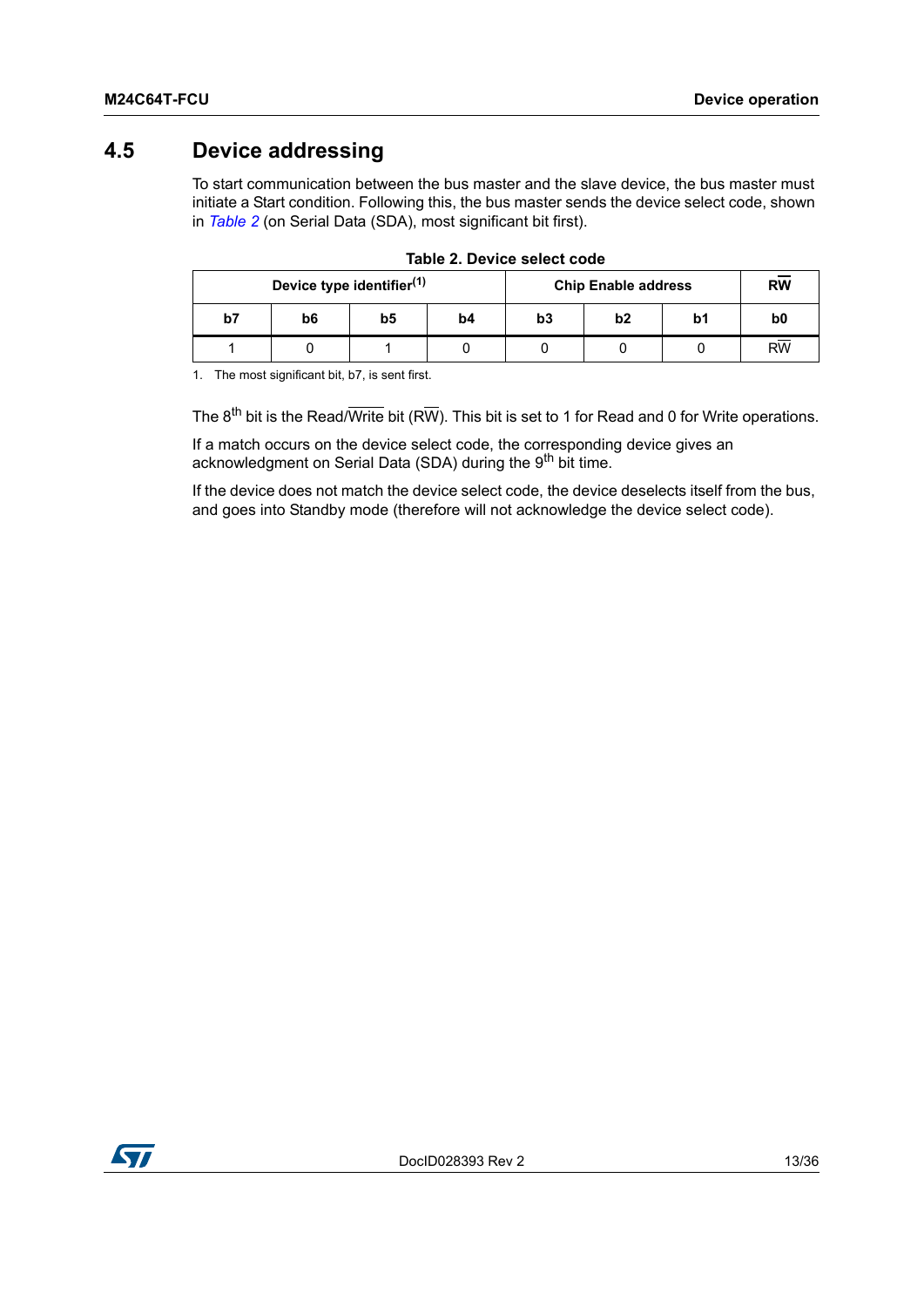# <span id="page-13-0"></span>**5 Instructions**

### <span id="page-13-1"></span>**5.1 Write operations**

Following a Start condition the bus master sends a device select code with the R/W bit (RW) reset to 0. The device acknowledges this, as shown in *[Figure](#page-14-1) 5*, and waits for two address bytes. The device responds to each address byte with an acknowledge bit, and then waits for the data byte.

<span id="page-13-2"></span>

| Table 3. Most significant address byte |     |     |     |  |     |  |    |  |
|----------------------------------------|-----|-----|-----|--|-----|--|----|--|
| A15                                    | A14 | A13 | A12 |  | A10 |  | A8 |  |

| A15 | $\sqrt{14}$ | 10 <sup>4</sup><br>. ا ب |  | 10 V | ৲৺ | ᇺ |
|-----|-------------|--------------------------|--|------|----|---|

| Tahlo 4   past significant address hyte |  |
|-----------------------------------------|--|

<span id="page-13-3"></span>

| Table 4. Least significant address byte |    |   |  |    |   |  |  |
|-----------------------------------------|----|---|--|----|---|--|--|
|                                         | יי | ື |  | ٦u | ∼ |  |  |
|                                         |    |   |  |    |   |  |  |

When the bus master generates a Stop condition immediately after a data byte Ack bit (in the "10<sup>th</sup> bit" time slot), either at the end of a Byte Write or a Page Write, the internal Write cycle  $t_W$  is triggered. A Stop condition at any other time slot does not trigger the internal Write cycle.

After the Stop condition and the successful completion of an internal Write cycle  $(t<sub>W</sub>)$ , the device internal address counter is automatically incremented to point to the next byte after the last modified byte.

During the internal Write cycle, Serial Data (SDA) is disabled internally, and the device does not respond to any requests.

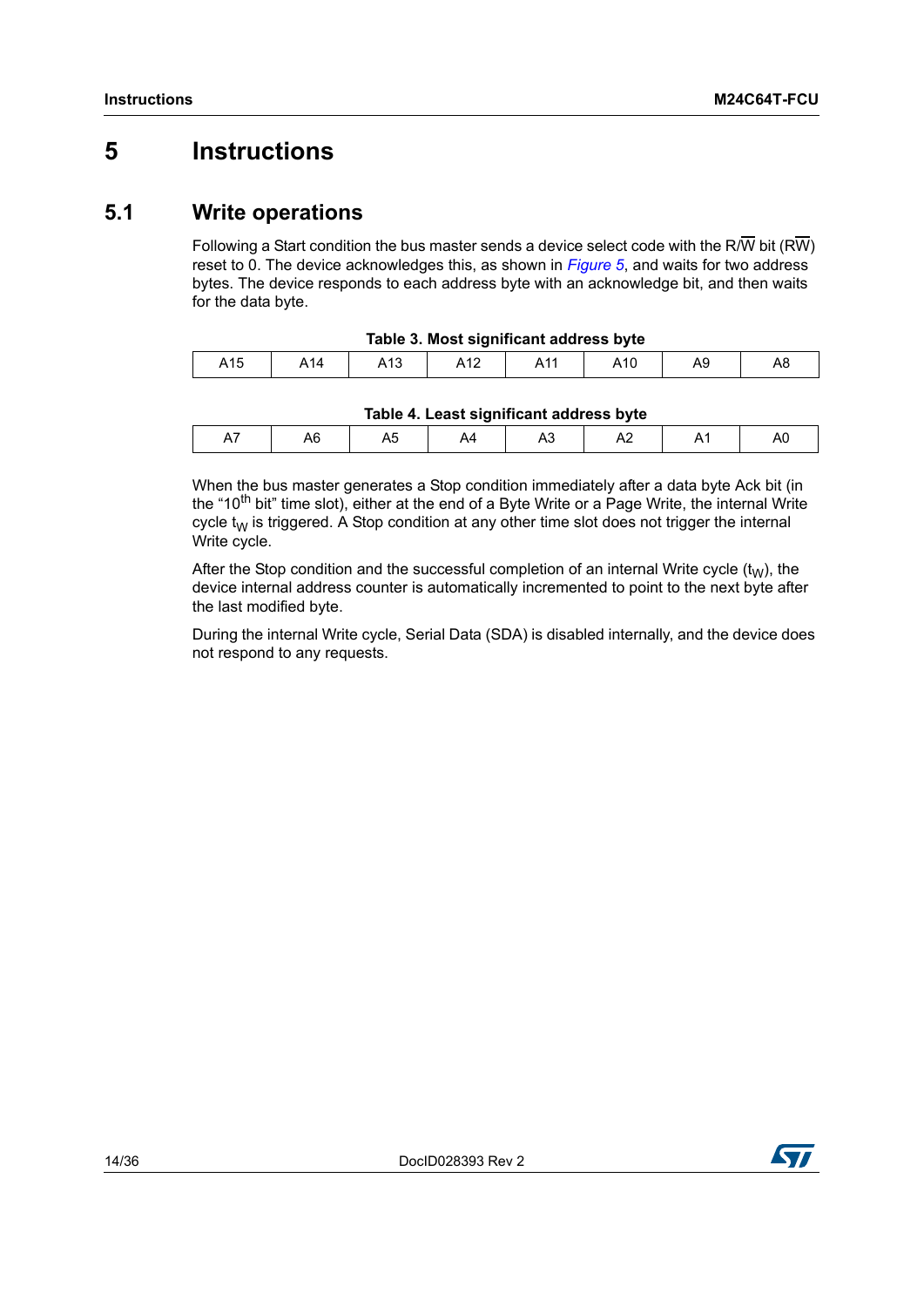#### <span id="page-14-0"></span>**5.1.1 Byte Write**

After the device select code and the address bytes, the bus master sends one data byte. If the addressed location is Write-protected, the device replies with NoAck, and the location is not modified, as shown in *[Figure](#page-15-1) 6*. If, instead, the addressed location is not Writeprotected, the device replies with Ack, as shown in *[Figure](#page-14-1) 5*. The bus master shall terminates the transfer by generating a Stop condition.



<span id="page-14-1"></span>

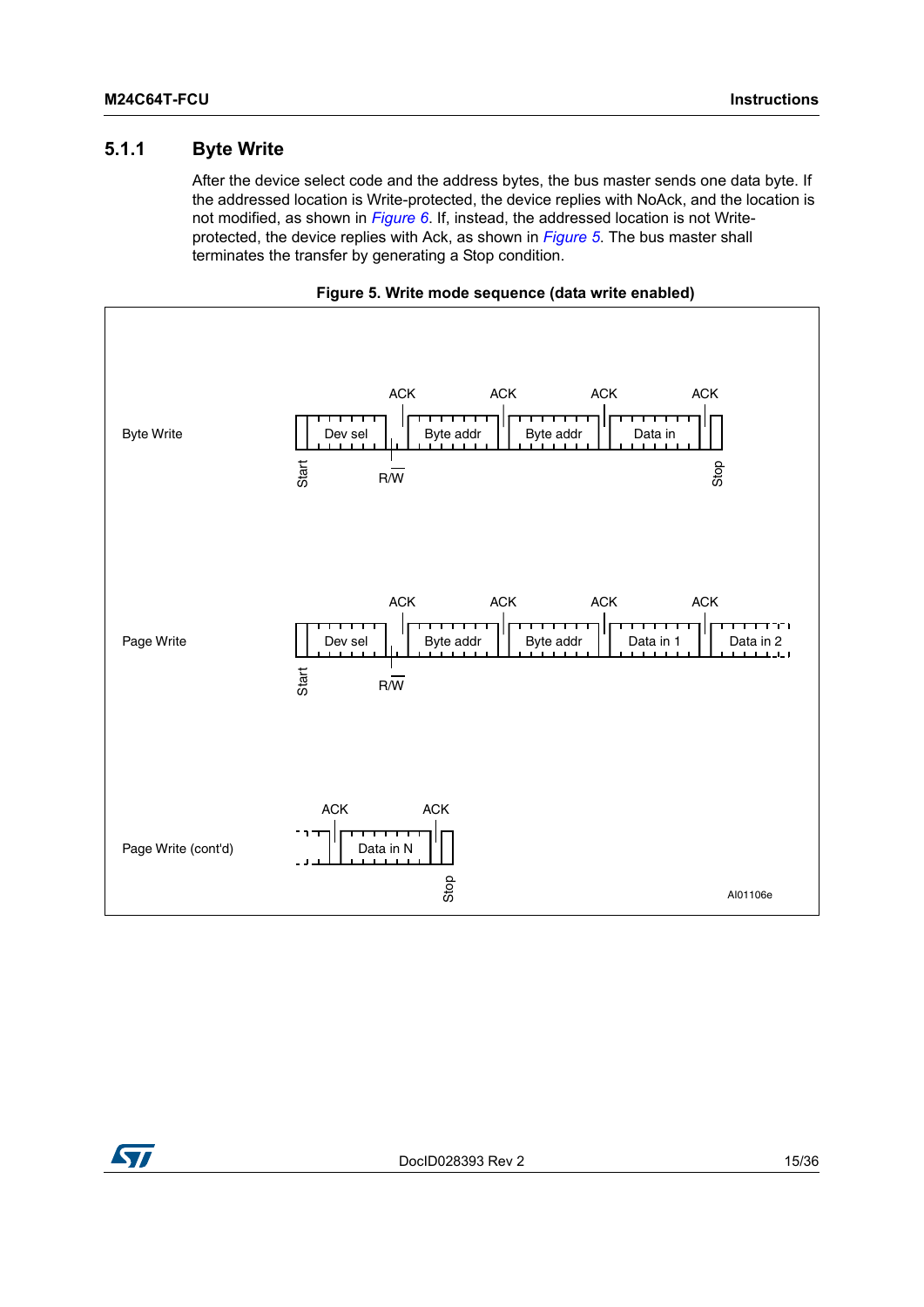#### <span id="page-15-0"></span>**5.1.2 Page Write**

The Page Write mode allows up to 32 bytes to be written in a single Write cycle, provided that they are all located in the same page in the memory: that is, the most significant memory address bits, A15/A5, are the same. If more bytes are sent than will fit up to the end of the page, a "roll-over" occurs, i.e. the bytes exceeding the page end are written on the same page, from location 0.

The bus master sends from 1 to 32 bytes of data, each of which is acknowledged by the device if the page is not write-protected, as shown in *[Figure](#page-14-1) 5*. If the page is write-protected, the contents of the addressed memory location are not modified, and each data byte is followed by a NoAck, as shown in *[Figure](#page-15-1) 6*. After each transferred byte, the internal page address counter is incremented.

The transfer is terminated by the bus master generating a Stop condition.

<span id="page-15-1"></span>



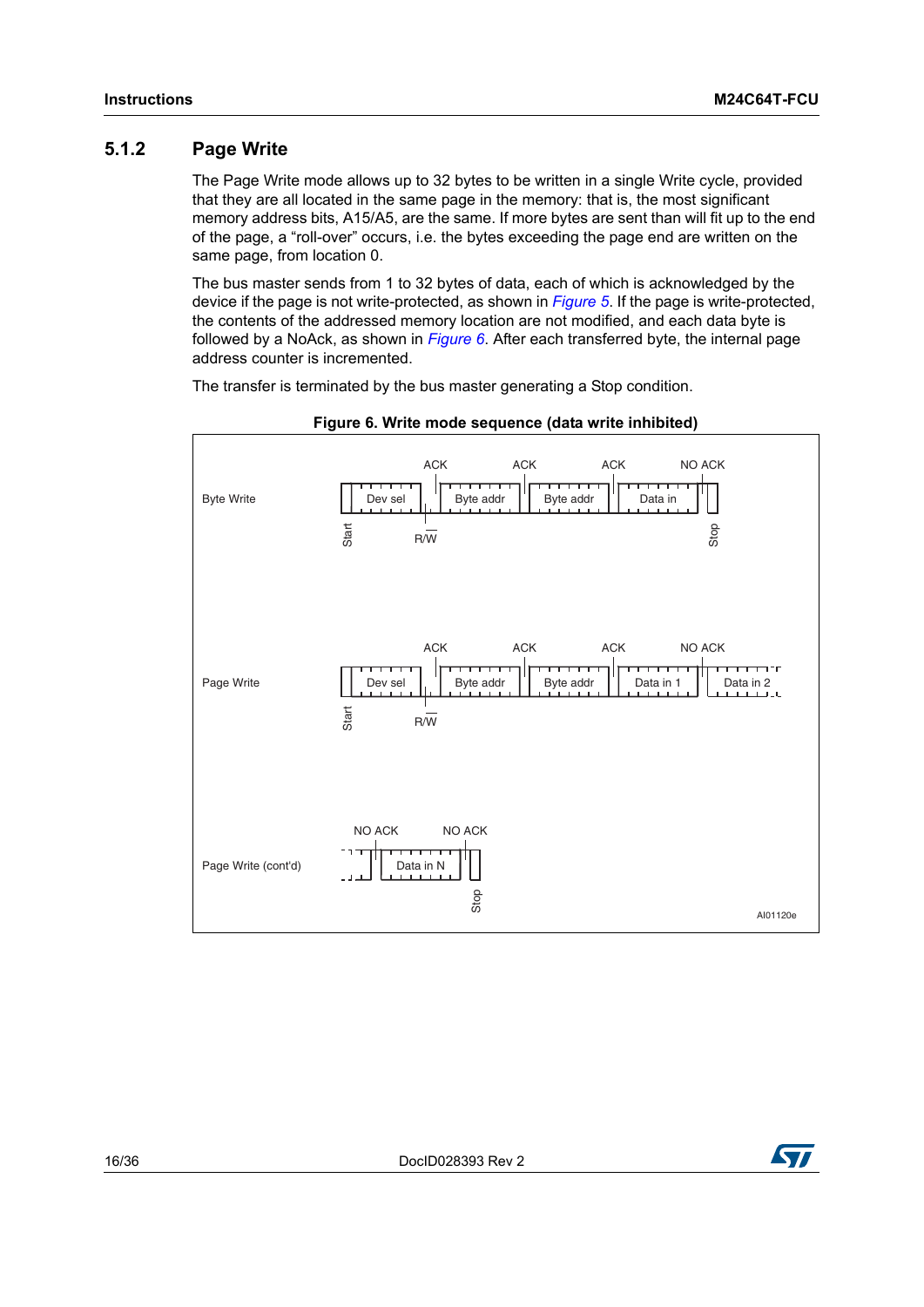#### <span id="page-16-0"></span>**5.1.3 Write protection**

By writing specific values in a register (*[Table](#page-16-1) 5*) located at address 1xxx.xxx.xxxx.xxxxb, the memory array can be write-protected by blocks, which size can be defined as:

- the upper quarter memory array
- the upper half memory array
- the upper 3/4 memory array
- the whole memory array

#### **Table 5. Write Protect register (Address = 1xxx.xxxx.xxxx.xxxxb)**

<span id="page-16-1"></span>

|       | b7 | b6     | b5           | b4 | b3            | b2              | b1                 | b <sub>0</sub> |
|-------|----|--------|--------------|----|---------------|-----------------|--------------------|----------------|
| Write |    | v<br>́ | $\mathbf{v}$ |    | Write protect | Size of write   | Size of write      | Write protect  |
| Read  |    |        |              |    | activation    | protected block | protected<br>block | lock           |

*Note: Location 1xxx.xxxx.xxxx.xxxxb is outside of the addressing field of the EEPROM memory (16 Kbytes are addressed within the 00xx.xxxx.xxxx.xxxx range)* 

- Bit b3 enables or disables the Write protection
	- b3=0: the whole memory can be written (no Write protection)
	- b3=1: the concerned block is write-protected
- Bits b2 and b1 define the size of the memory block to be protected against write instructions:
	- b2,b1=0,0: the upper quarter of memory is write-protected
	- b2,b1=0,1: the upper half memory is write-protected
	- b2,b1=1,0: the upper 3/4 of memory are write-protected
	- b2,b1=1,1: the whole memory is write-protected
- bit b0 locks the write protect status
	- b0=0: bits b3,b2,b1,b0 can be modified
	- b0=1: bits b3,b2,b1,b0 cannot be modified and therefore the memory write protection is frozen.
- b7, b6, b5, b4 bits are Don't Care bits.

#### **Writing the Write Protect register**

Writing in the Write protect register is performed with a Byte Write instruction at address 1xxx.xxxx.xxxx.xxxxb. Bits b7,b6,b5,b4 of the data byte are not significant (Don't Care).

Writing more than one byte will discard the write cycle (Write protect register content will not be changed).

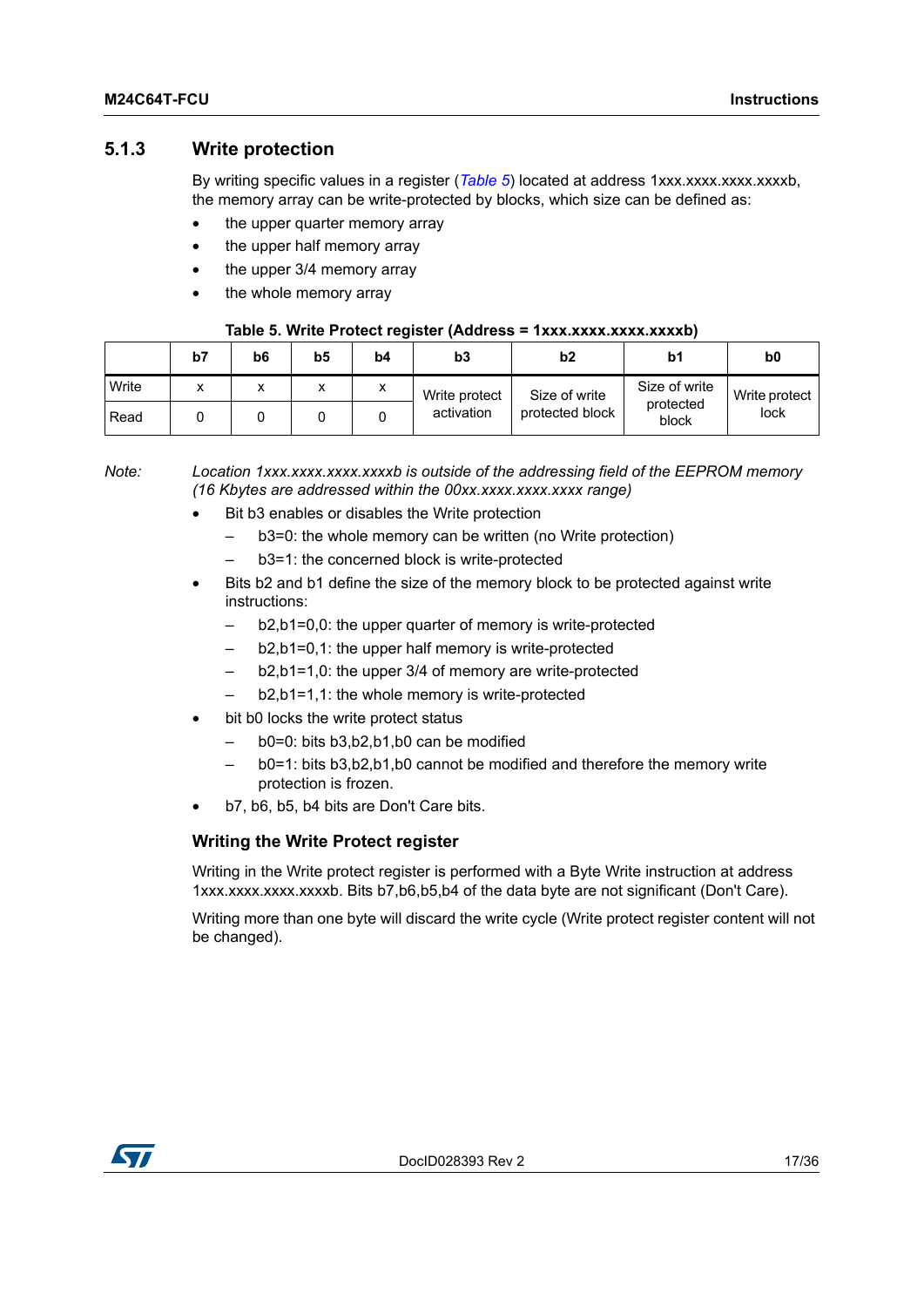### <span id="page-17-0"></span>**5.1.4 Minimizing Write delays by polling on ACK**

During the internal Write cycle, the device disconnects itself from the bus, and writes a copy of the data from its internal latches to the memory cells. The maximum Write time  $(t_w)$  is shown in AC characteristics tables in *Section [8: DC and AC parameters](#page-22-0)*, but the typical time is shorter. To make use of this, a polling sequence can be used by the bus master.

The sequence, as shown in *[Figure](#page-17-1) 7*, is:

- Initial condition: a Write cycle is in progress.
- Step 1: the bus master issues a Start condition followed by a device select code (the first byte of the new instruction).
- Step 2: if the device is busy with the internal Write cycle, no Ack will be returned and the bus master goes back to Step 1. If the device has terminated the internal Write cycle, it responds with an Ack, indicating that the device is ready to receive the second part of the instruction (the first byte of this instruction having been sent during Step 1).

<span id="page-17-1"></span>

**Figure 7. Write cycle polling flowchart using ACK**

1. The seven most significant bits of the Device Select code of a Random Read (bottom right box in the figure) must be identical to the seven most significant bits of the Device Select code of the Write (polling instruction in the figure).

18/36 DocID028393 Rev 2

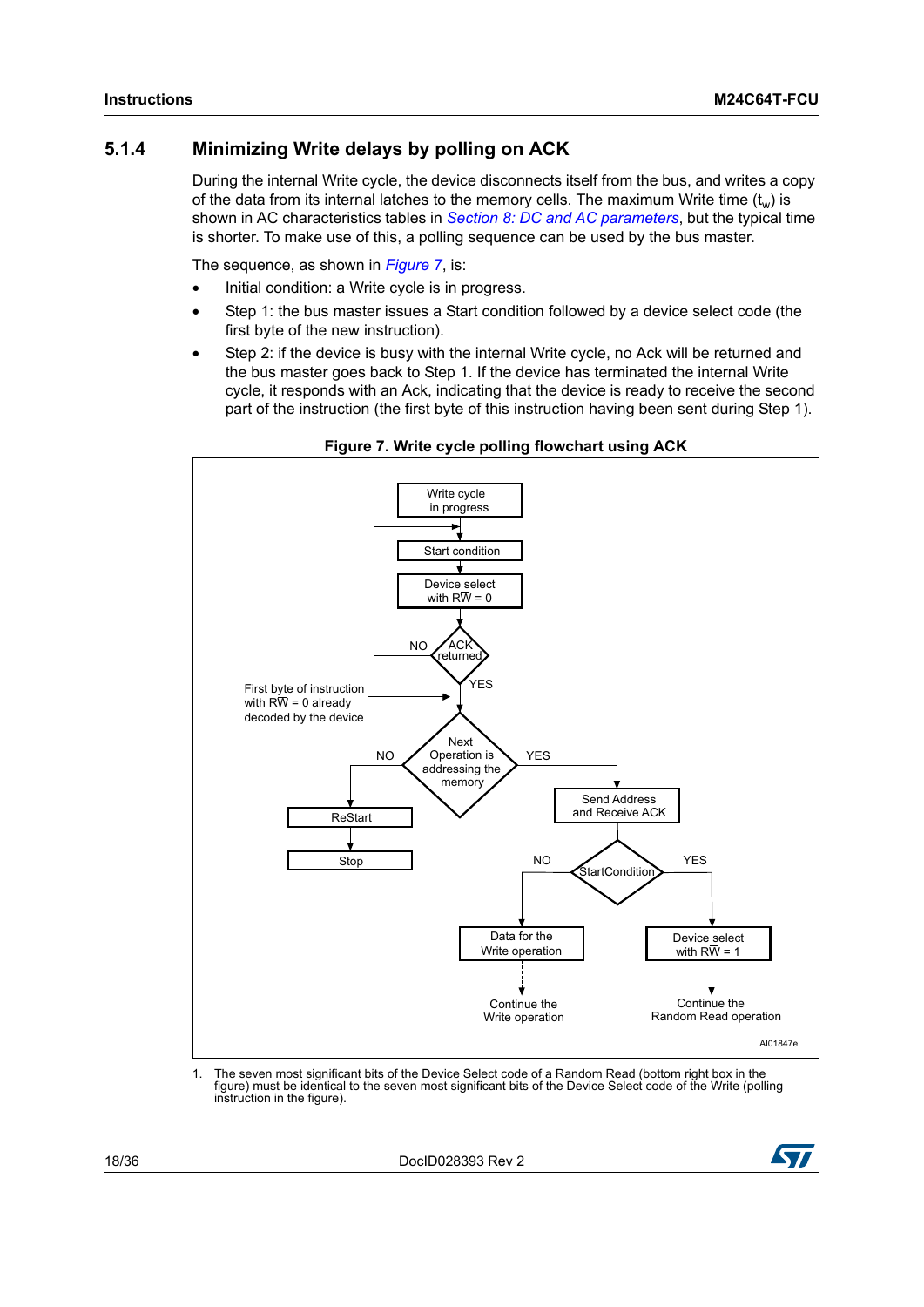### <span id="page-18-0"></span>**5.2 Read operations**

Read operations are performed independently of the Write protection state.

After the successful completion of a Read operation, the device internal address counter is incremented by one, to point to the next byte address.

For the Read instructions, after each byte read (data out), the device waits for an acknowledgment (data in) during the 9th bit time. If the bus master does not acknowledge during this 9th time, the device terminates the data transfer and switches to its Standby mode.

<span id="page-18-2"></span>

#### <span id="page-18-1"></span>**5.2.1 Random Address Read**

A dummy Write is first performed to load the address into this address counter (as shown in *[Figure](#page-18-2) 8*) but *without* sending a Stop condition. Then, the bus master sends another Start condition, and repeats the device select code, with the RW bit set to 1. The device acknowledges this, and outputs the contents of the addressed byte. The bus master must *not* acknowledge the byte, and terminates the transfer with a Stop condition.



DocID028393 Rev 2 19/36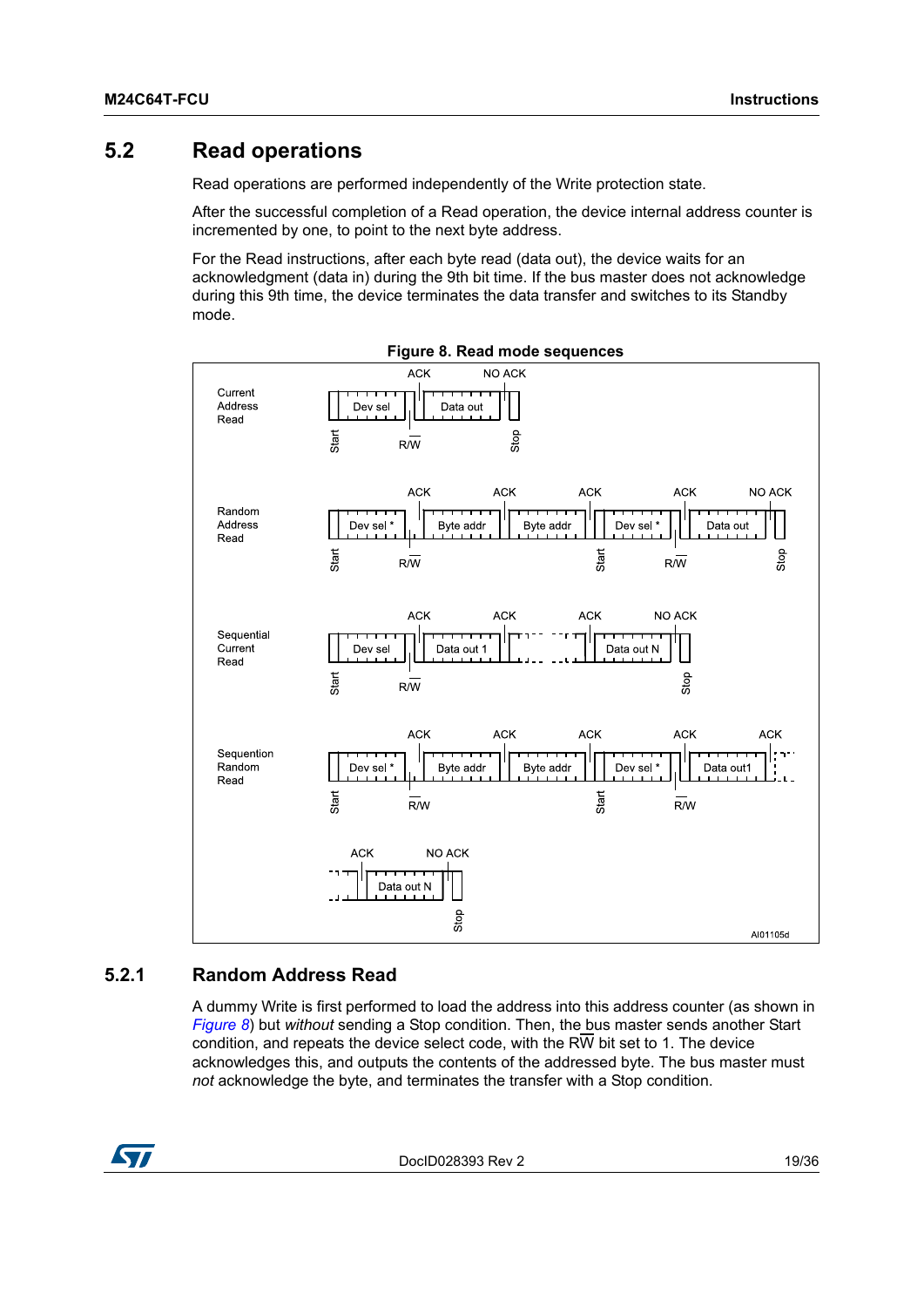### <span id="page-19-0"></span>**5.2.2 Current Address Read**

For the Current Address Read operation, following a Start condition, the bus master only sends a device select code with the R/W bit set to 1. The device acknowledges this, and outputs the byte addressed by the internal address counter. The counter is then incremented. The bus master terminates the transfer with a Stop condition, as shown in *[Figure](#page-18-2) 8*, *without* acknowledging the byte.

#### <span id="page-19-1"></span>**5.2.3 Sequential Read**

This operation can be used after a Current Address Read or a Random Address Read. The bus master *does* acknowledge the data byte output, and sends additional clock pulses so that the device continues to output the next byte in sequence. To terminate the stream of bytes, the bus master must *not* acknowledge the last byte, and *must* generate a Stop condition, as shown in *[Figure](#page-18-2) 8*.

The output data comes from consecutive addresses, with the internal address counter automatically incremented after each byte output. After the last memory address, the address counter "rolls-over", and the device continues to output data from memory address 00h.

#### <span id="page-19-2"></span>**5.2.4 Read the Write Protect register**

Reading the Write Protect register is performed with a Random Read instruction at address 1xxx.xxxx.xxxx.xxxxb. Bits b7, b6, b5, b4 of the Write Protect register content are read as 0, 0, 0, 0. The signification of the Protect Register lower bits b3, b2, b1, b0 are defined in *Section [5.1.3: Write protection](#page-16-0)*.

Reading more than one byte will loop on reading the Write Protect Register value.

The Write Protect register cannot be read while a write cycle  $(t_w)$  is ongoing.

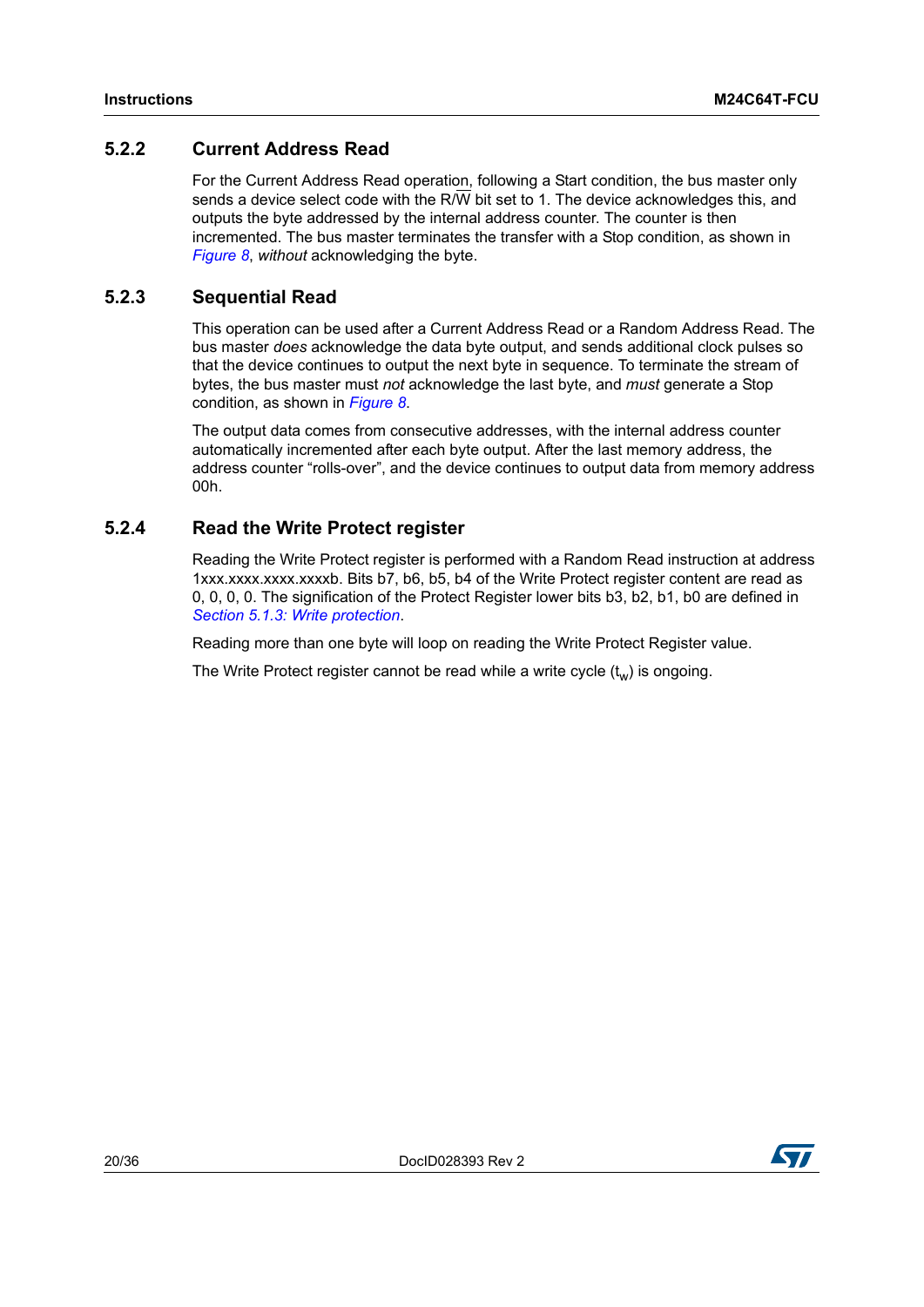# <span id="page-20-0"></span>**6 Initial delivery state**

The device is delivered with all the memory array bits set to 1 (each byte contains FFh) and the Write Protect register set to 0 (00h).

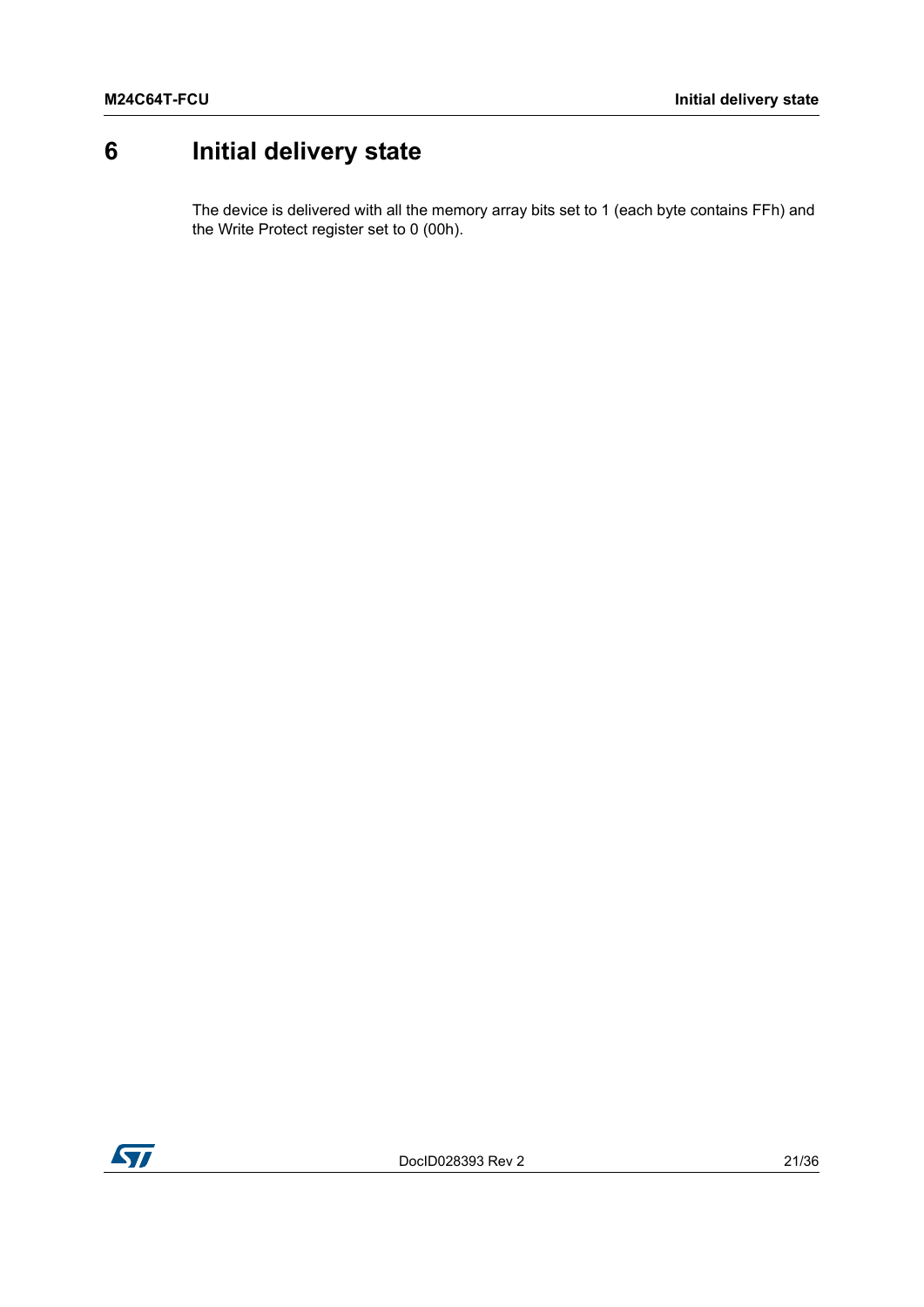# <span id="page-21-0"></span>**7 Maximum rating**

Stressing the device outside the ratings listed in *[Table](#page-21-1) 6* may cause permanent damage to the device. These are stress ratings only, and operation of the device at these, or any other conditions outside those indicated in the operating sections of this specification, is not implied. Exposure to absolute maximum rating conditions for extended periods may affect device reliability.

<span id="page-21-1"></span>

| Symbol                      | <b>Parameter</b>                                      | Min.                    | Max. | Unit         |
|-----------------------------|-------------------------------------------------------|-------------------------|------|--------------|
|                             | Ambient operating temperature                         | $-40$                   | 130  | °C           |
| $\mathsf{T}_{\textsf{STG}}$ | Storage temperature                                   | $-65$                   | 150  | $^{\circ}$ C |
| T <sub>LEAD</sub>           | Lead temperature during soldering                     | see note <sup>(1)</sup> | °C   |              |
| $I_{OL}$                    | DC output current $(SDA = 0)$                         | 5                       | mA   |              |
| $V_{10}$                    | Input or output range                                 | $-0.50$                 | 6    | $\vee$       |
| $V_{\rm CC}$                | Supply voltage                                        | $-0.50$                 | 6    | v            |
| $\rm V_{ESD}$               | Electrostatic pulse (Human Body model) <sup>(2)</sup> |                         | 4000 | V            |

|  | Table 6. Absolute maximum ratings |  |
|--|-----------------------------------|--|
|  |                                   |  |

1. Compliant with JEDEC standard J-STD-020D (for small-body, Sn-Pb or Pb free assembly), the ST<br>ECOPACK® 7191395 specification, and the European directive on Restrictions on Hazardous Substances<br>(RoHS directive 2011/65/EU

2. Positive and negative pulses applied on different combinations of pin connections, according to AEC-Q100-002 (compliant with ANSI/ESDA/JEDEC JS-001-2012, C1=100 pF, R1=1500 Ω).

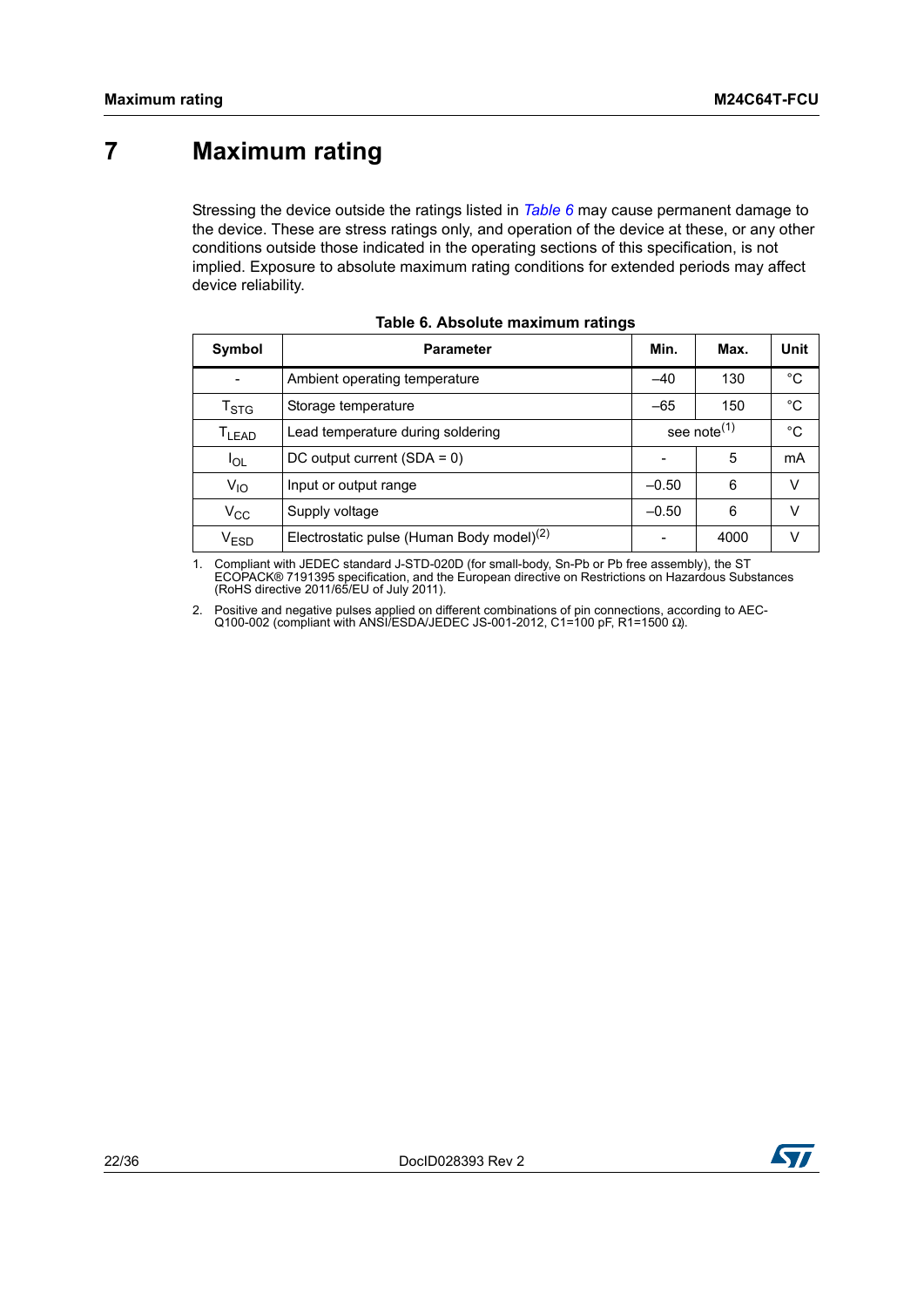# <span id="page-22-0"></span>**8 DC and AC parameters**

This section summarizes the operating and measurement conditions, and the DC and AC characteristics of the device.

<span id="page-22-1"></span>

| Symbol                        | <b>Parameter</b>    | Min.      | Unit  |
|-------------------------------|---------------------|-----------|-------|
| Data retention <sup>(1)</sup> | TA = $55^{\circ}$ C | 200       | vear  |
| Cycling                       | TA = $25 °C$        | 4 million | cycle |

### **Table 7. Test conditions**

1. The data retention behavior is checked in production. The 200-year limit is defined from characterization and qualification results.

<span id="page-22-2"></span>

| Symbol       | <b>Parameter</b>                            |      | Min.  | Max. | Unit |
|--------------|---------------------------------------------|------|-------|------|------|
| $\rm v_{cc}$ | Supply voltage                              | 1.60 | 1.70  | 5.5  |      |
|              | Ambient operating temperature: READ         |      | -40   | 85   | °C   |
| $T_A$        | Ambient operating temperature: WRITE        | 0    | $-40$ |      |      |
|              | Operating clock frequency, $V_{CC}$ = 1.6 V |      |       |      | kHz  |
| $f_{\rm C}$  | Operating clock frequency, $V_{CC}$ = 1.7 V |      |       |      |      |

#### **Table 8. Operating conditions**

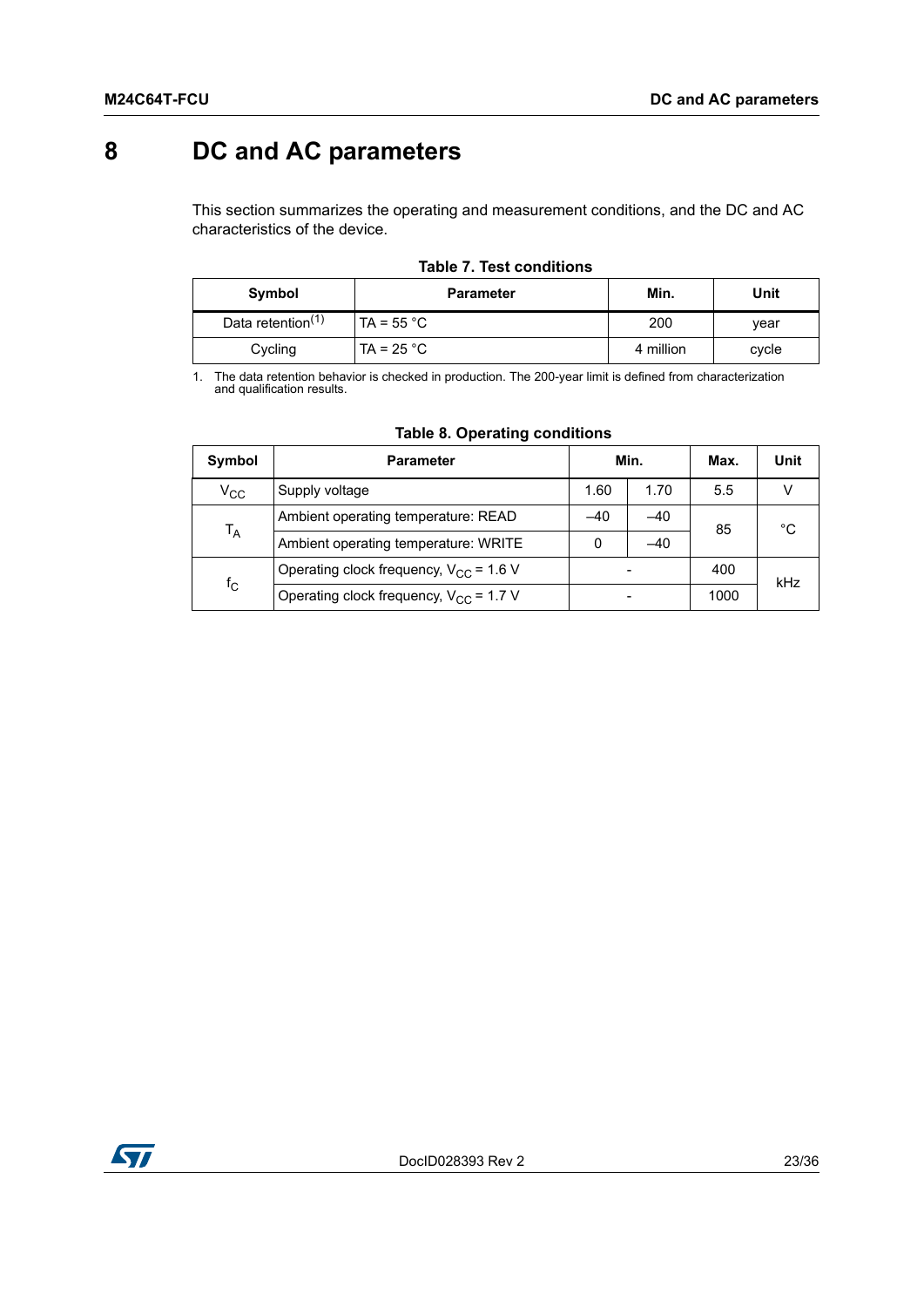<span id="page-23-0"></span>

| Symbol          | <b>Parameter</b>                    | <b>Test conditions</b>                                                              | Min.            | Max.            | <b>Unit</b> |
|-----------------|-------------------------------------|-------------------------------------------------------------------------------------|-----------------|-----------------|-------------|
| Iц              | Input leakage current<br>(SCL, SDA) | $V_{\text{IN}}$ = $V_{SS}$ or $V_{CC}$<br>device in Standby mode                    |                 | ± 2             | μA          |
| $I_{LO}$        | Output leakage<br>current           | SDA in Hi-Z, external voltage applied<br>on SDA: V <sub>SS</sub> or V <sub>CC</sub> |                 | ± 2             | μA          |
|                 |                                     | $V_{CC}$ < 1.8 V, f <sub>C</sub> = 400 kHz                                          | $\overline{a}$  | 0.8             | mA          |
| $I_{\rm CC}$    | Supply current (Read)               | $V_{CC}$ >= 1.8 V, f <sub>C</sub> = 400 kHz                                         |                 | $\overline{2}$  | mA          |
|                 |                                     | $V_{\rm CC}$ >= 1.8 V, f <sub>C</sub> = 1 MHz <sup>(1)</sup>                        |                 | 2.5             | mA          |
| $I_{CC0}$       | Supply current<br>$(Write)^{(2)}$   | During $t_W$                                                                        |                 | 2               | mA          |
|                 |                                     | Device not selected (3),<br>$V_{IN}$ = $V_{SS}$ or $V_{CC}$ , $V_{CC}$ = 1.8 V      |                 | 1               | μA          |
| $I_{CC1}$       | Standby supply<br>current           | Device not selected (3),<br>$V_{IN}$ = $V_{SS}$ or $V_{CC}$ , $V_{CC}$ = 2.5 V      |                 | 2               | μA          |
|                 |                                     | Device not selected (3),<br>$V_{IN}$ = $V_{SS}$ or $V_{CC}$ , $V_{CC}$ = 5.5 V      |                 | 3               | μA          |
| $V_{IL}$        | Input low voltage<br>(SCL, SDA)     |                                                                                     | $-0.45$         | $0.25$ $V_{CC}$ | V           |
| $V_{\text{IH}}$ | Input high voltage<br>(SCL, SDA)    |                                                                                     | $0.75$ $V_{CC}$ | $V_{CC}$ + 1    | $\vee$      |
|                 |                                     | $I_{OL}$ = 1 mA, $V_{CC}$ < 1.8 V                                                   | $\overline{a}$  | 0.2             | V           |
| $V_{OL}$        | Output low voltage                  | $I_{OL}$ = 2.1 mA, $V_{CC}$ = 2.5 V                                                 |                 | 0.4             | V           |
|                 |                                     | $I_{\text{OI}}$ = 3 mA, $V_{\text{CC}}$ = 5.5 V                                     |                 | 0.4             | V           |

**Table 9. DC characteristics** 

1. Only for devices operating at f<sub>cMax</sub> = 1 MHz (See [Table 8](#page-22-2))

2. Characterized value, not tested in production.

3. The device is not selected after power-up, after a Read instruction (after the Stop condition), or after the completion of the internal write cycle  $t_W$  ( $t_W$  is triggered by the correct decoding of a Write instruction).

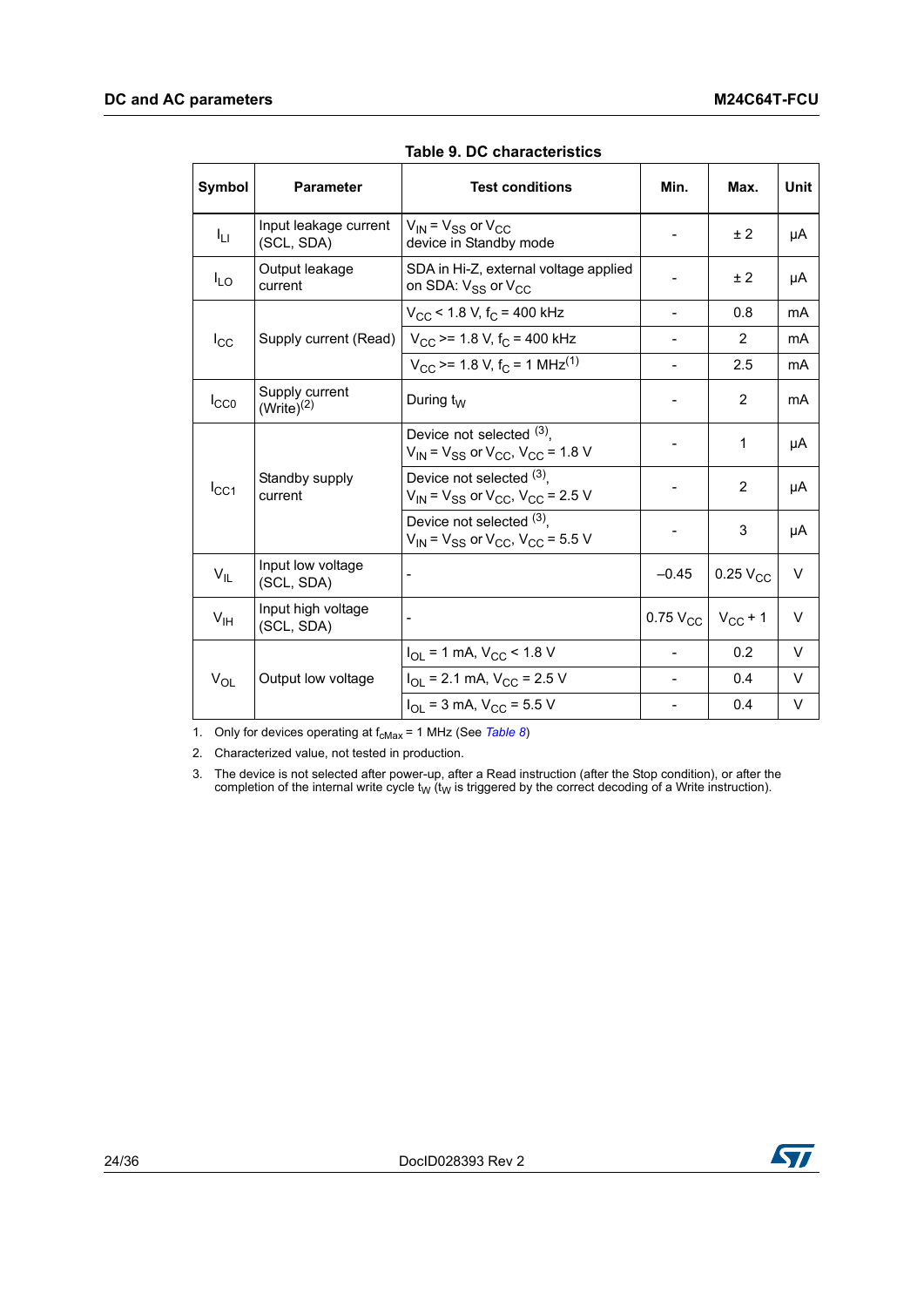<span id="page-24-0"></span>

| Symbol                           | Alt.                | <b>Parameter</b>                                                     | Min.       | Max.                     | <b>Unit</b> |
|----------------------------------|---------------------|----------------------------------------------------------------------|------------|--------------------------|-------------|
| $f_{\rm C}$                      | $f_{\mathsf{SCL}}$  | Clock frequency                                                      |            | 400                      | kHz         |
| t <sub>CHCL</sub>                | t <sub>HIGH</sub>   | Clock pulse width high                                               | 600        |                          | ns          |
| t <sub>CLCH</sub>                | $t_{LOW}$           | Clock pulse width low                                                | 1300       | $\overline{\phantom{a}}$ | ns          |
| $t_{QL1QL2}$ <sup>(1)</sup>      | t <sub>F</sub>      | SDA (out) fall time                                                  | $20^{(2)}$ | 300                      | ns          |
| t <sub>XH1XH2</sub>              | $t_{\mathsf{R}}$    | Input signal rise time                                               | (3)        | (3)                      | ns          |
| t <sub>XL1XL2</sub>              | t <sub>F</sub>      | Input signal fall time                                               | (3)        | (3)                      | ns          |
| t <sub>DXCH</sub>                | t <sub>SU:DAT</sub> | Data in set up time                                                  | 100        |                          | ns          |
| $t_{CLDX}$                       | <sup>t</sup> HD:DAT | Data in hold time                                                    | 0          |                          | ns          |
| $t_{\text{CLQX}}$ <sup>(4)</sup> | $t_{DH}$            | Data out hold time                                                   | 50         | -                        | ns          |
| $t_{\text{CLQV}}^{(5)}$          | $t_{AA}$            | Clock low to next data valid (access time)                           |            | 900                      | ns          |
| t <sub>CHDL</sub>                | t <sub>SU:STA</sub> | Start condition setup time                                           | 600        |                          | ns          |
| t <sub>DLCL</sub>                | <sup>t</sup> HD:STA | Start condition hold time                                            | 600        |                          | ns          |
| t <sub>CHDH</sub>                | $t_{\text{SU:STO}}$ | Stop condition set up time                                           | 600        |                          | ns          |
| <sup>t</sup> DHDL                | $t_{\mathsf{BUF}}$  | Time between Stop condition and next Start<br>condition              | 1300       |                          | ns          |
| $t_W$                            | $t_{WR}$            | Write time                                                           |            | 5                        | ms          |
| $t_{NS}$ <sup>(1)</sup>          |                     | Pulse width ignored (input filter on SCL and<br>SDA) - single glitch |            | 50                       | ns          |

**Table 10. 400 kHz AC characteristics** 

1. Characterized only, not tested in production.

2. With  $C_L = 10$  pF.

3. There is no min. or max. value for the input signal rise and fall times. It is however recommended by the l<sup>2</sup>C specification that the input signal rise and fall times be more than 20 ns and less than 300 ns when  $f_C <$ 

4. The min value for  $t_{\text{CLQX}}$  (Data out hold time) offers a safe timing to bridge the undefined region of the falling edge SCL.

5.  $t_{\text{CLOV}}$  is the time (from the falling edge of SCL) required by the SDA bus line to reach either 0.3V<sub>CC</sub> or 0.7V<sub>CC</sub>, assuming that R<sub>bus</sub> × C<sub>bus</sub> time constant is less than 400 ns.

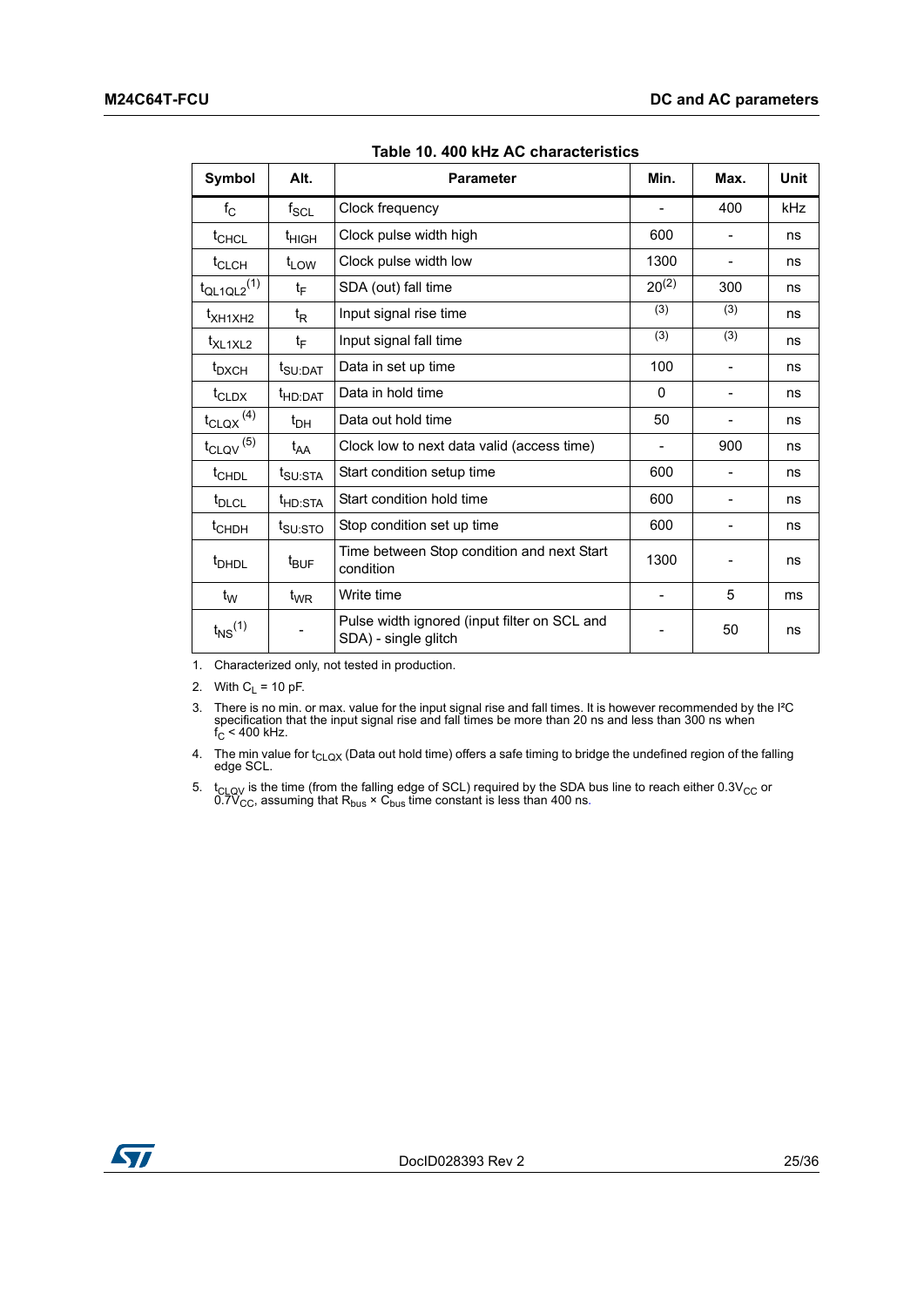<span id="page-25-0"></span>

| Symbol                  | Alt.                        | <b>Parameter</b>                                        | Min.        | Max. | <b>Unit</b> |
|-------------------------|-----------------------------|---------------------------------------------------------|-------------|------|-------------|
| $f_{\rm C}$             | $\mathsf{f}_{\mathsf{SCL}}$ | Clock frequency                                         | $\Omega$    | 1    | <b>MHz</b>  |
| $t_{CHCL}$              | t <sub>HIGH</sub>           | Clock pulse width high                                  | 260         |      | ns          |
| t <sub>CLCH</sub>       | $t_{LOW}$                   | Clock pulse width low                                   | $700^{(1)}$ |      | ns          |
| $t_{\text{XH1XH2}}$     | t <sub>R</sub>              | Input signal rise time                                  | (2)         | (2)  | ns          |
| t <sub>XL1XL2</sub>     | t <sub>F</sub>              | Input signal fall time                                  | (2)         | (2)  | ns          |
| $t_{QL1QL2}$ (3)        | $t_{F}$                     | SDA (out) fall time                                     | $20^{(4)}$  | 120  | ns          |
| t <sub>DXCH</sub>       | t <sub>SU:DAT</sub>         | Data in setup time                                      | 50          |      | ns          |
| $t_{CLDX}$              | t <sub>HD:DAT</sub>         | Data in hold time                                       | $\Omega$    |      | ns          |
| $t_{\text{CLQX}}^{(5)}$ | $t_{DH}$                    | Data out hold time                                      | 50          |      | ns          |
| $t_{\text{CLQV}}^{(6)}$ | t <sub>AA</sub>             | Clock low to next data valid (access time)              |             | 650  | ns          |
| t <sub>CHDL</sub>       | t <sub>SU:STA</sub>         | Start condition setup time                              | 250         |      | ns          |
| t <sub>DLCL</sub>       | t <sub>HD:STA</sub>         | Start condition hold time                               | 250         |      | ns          |
| t <sub>CHDH</sub>       | t <sub>SU:STO</sub>         | Stop condition setup time                               | 250         |      | ns          |
| <sup>t</sup> DHDL       | $t_{\text{BUF}}$            | Time between Stop condition and next Start<br>condition | 500         |      | ns          |
| $t_W$                   | $t_{\mathsf{WR}}$           | Write time                                              |             | 5    | ms          |
| $t_{NS}$ (3)            |                             | Pulse width ignored (input filter on SCL and<br>SDA)    |             | 50   | ns          |

**Table 11. 1 MHz AC characteristics** 

1. 600ns when -20°C ≤ t°≤ +85°C. Characterized only, not tested in production.

2. There is no min. or max. values for the input signal rise and fall times. However, it is recommended by the  $I^2C$  specification that the input signal rise and fall times be more than 20 ns and less than 120 ns when  $f$ 

3. Characterized only, not tested in production.

4. With  $CL = 10 pF$ .

- 5. To avoid spurious Start and Stop conditions, a minimum delay is placed between SCL=1 and the falling or rising edge of SDA.
- 6. t<sub>CLQV</sub> is the time (from the falling edge of SCL) required by the SDA bus line to reach either 0.3 V<sub>CC</sub> or 0.7 V<sub>CC</sub>, assuming that the Rbus × Cbus time constant is within the values specified in *[Figure 10](#page-26-1)*.

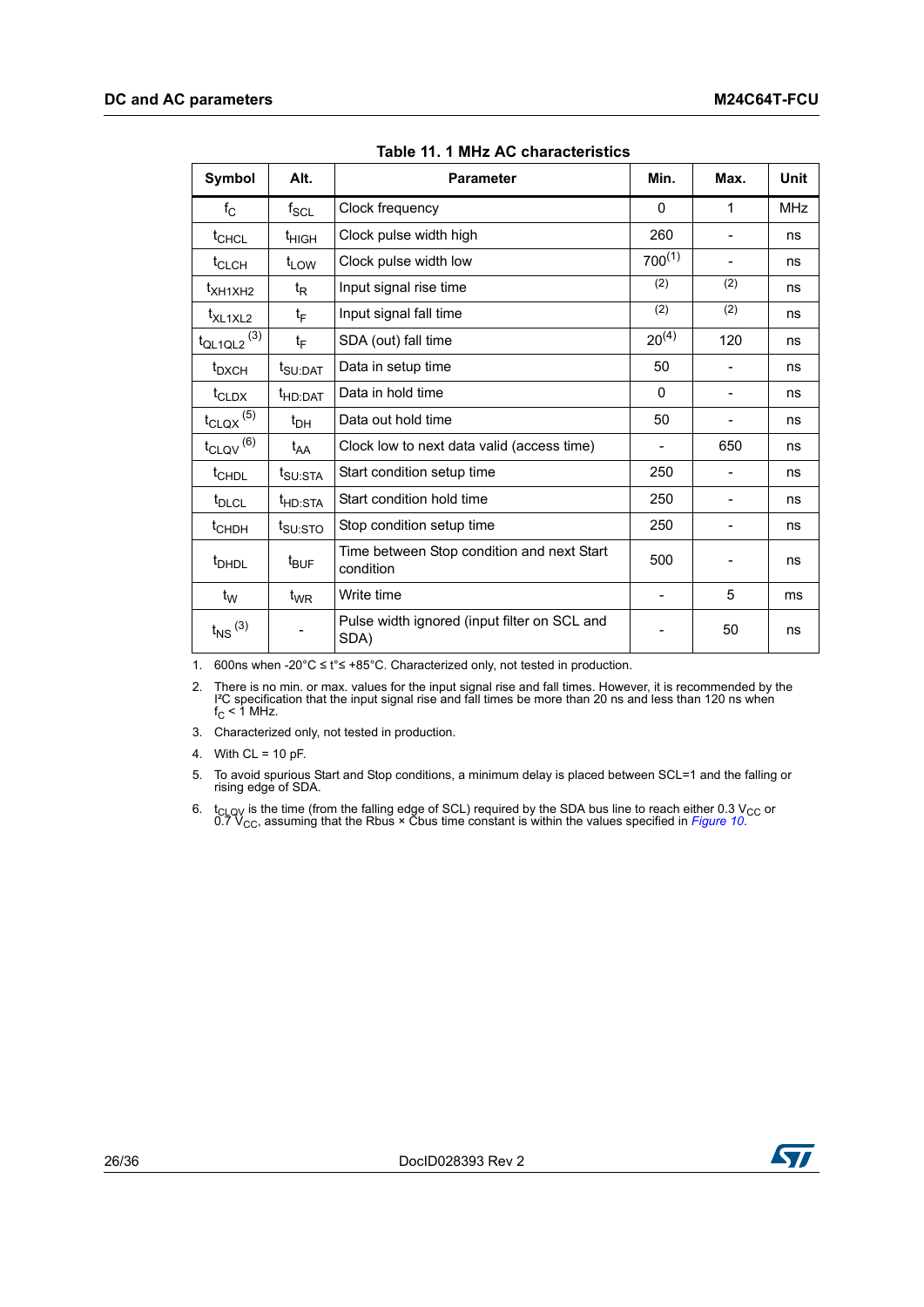<span id="page-26-0"></span>





<span id="page-26-1"></span>

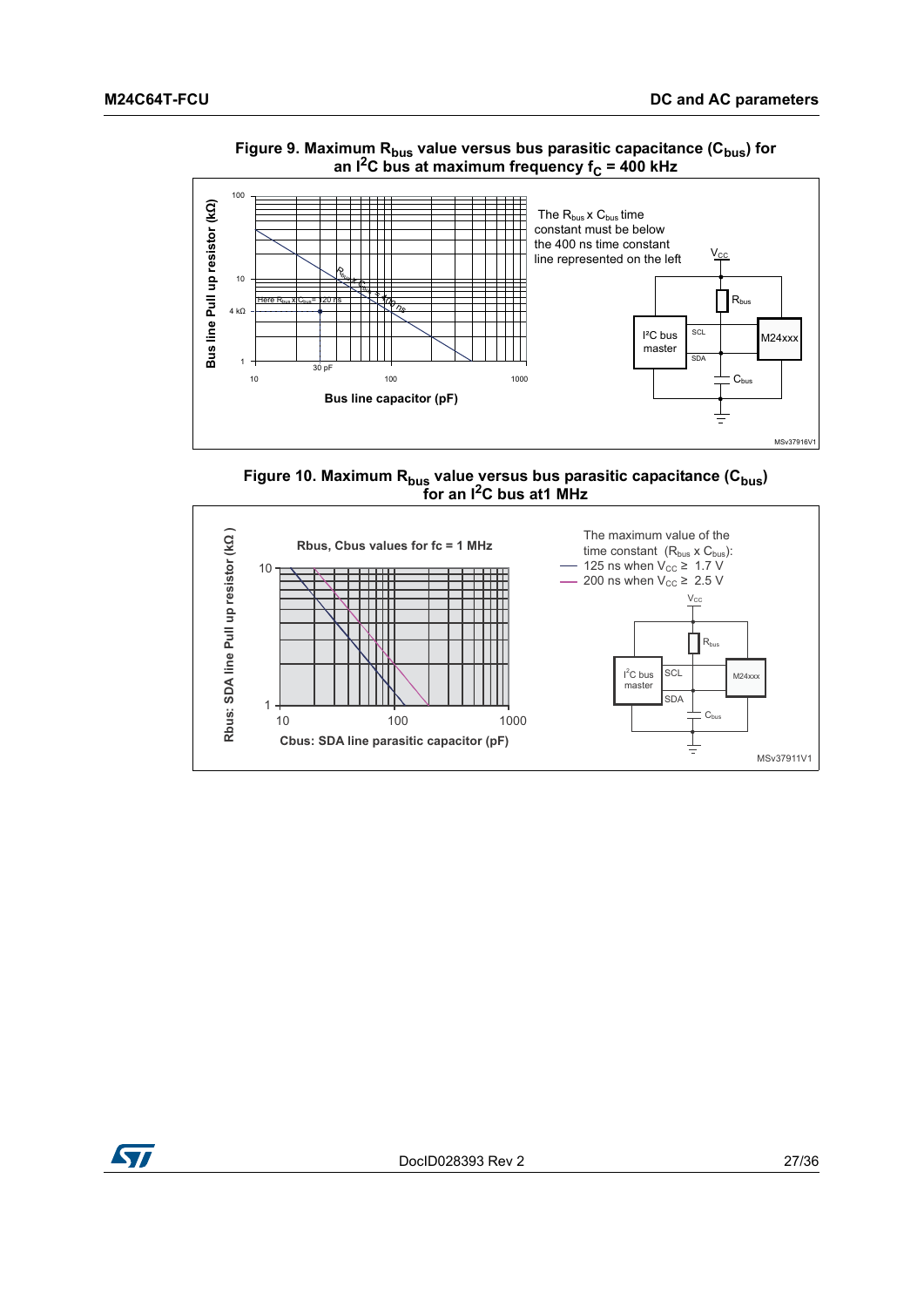<span id="page-27-0"></span>

**Figure 11. AC waveforms**

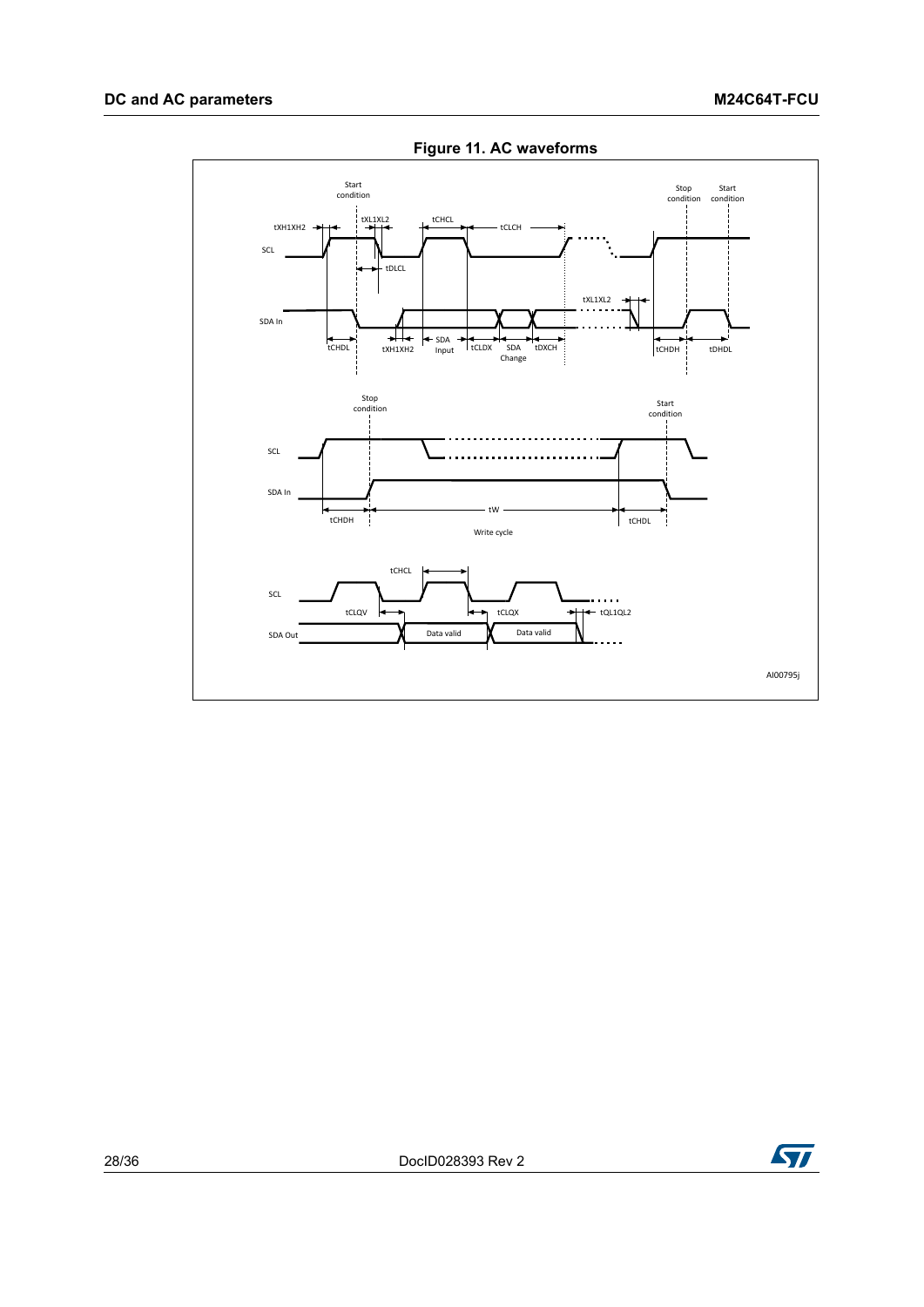# <span id="page-28-0"></span>**9 Package information**

In order to meet environmental requirements, ST offers these devices in different grades of ECOPACK® packages, depending on their level of environmental compliance. ECOPACK® specifications, grade definitions and product status are available at: *www.st.com*. ECOPACK® is an ST trademark.

### <span id="page-28-1"></span>**9.1 Ultra Thin WLCSP package information**



<span id="page-28-2"></span>**Figure 12. Ultra Thin WLCSP- 4-bump, 0.851 x 0.851 mm, wafer level chip scale package outline**

1. Drawing is not to scale.

2. Primary datum Z and seating plane are defined by the spherical crowns of the bump.

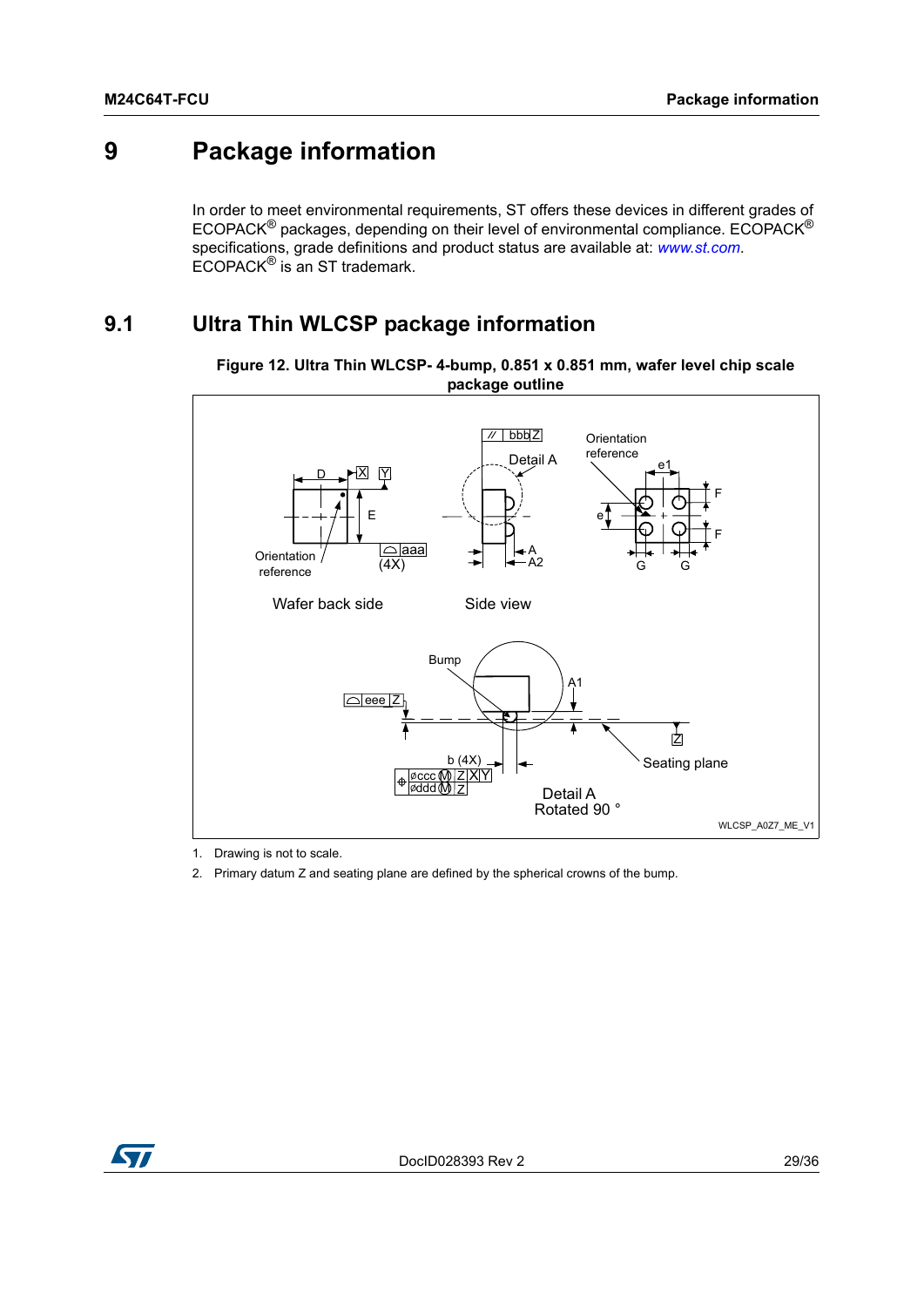|                | millimeters                  |            |                          | inches <sup>(1)</sup> |            |                          |
|----------------|------------------------------|------------|--------------------------|-----------------------|------------|--------------------------|
| <b>Symbol</b>  | Min                          | <b>Typ</b> | Max                      | Min                   | <b>Typ</b> | <b>Max</b>               |
| $\mathsf{A}$   | 0.240                        | 0.270      | 0.300                    | 0.0094                | 0.0106     | 0.0118                   |
| A1             |                              | 0.095      |                          |                       | 0.0037     |                          |
| A2             |                              | 0.175      |                          |                       | 0.0069     |                          |
| $b^{(2) (3)}$  |                              | 0.185      |                          |                       | 0.0073     |                          |
| D              |                              | 0.851      | 0.871                    |                       | 0.0335     | 0.0343                   |
| E              | $\qquad \qquad \blacksquare$ | 0.851      | 0.871                    |                       | 0.0335     | 0.0343                   |
| e              | $\overline{a}$               | 0.400      | $\overline{\phantom{0}}$ |                       | 0.0157     | $\overline{\phantom{0}}$ |
| e <sub>1</sub> |                              | 0.500      | $\overline{\phantom{a}}$ |                       | 0.0197     | $\overline{\phantom{0}}$ |
| F              |                              | 0.226      |                          |                       | 0.0089     |                          |
| G              |                              | 0.176      |                          |                       | 0.0069     |                          |
| aaa            |                              | 0.110      |                          |                       | 0.0043     |                          |
| bbb            |                              | 0.110      |                          |                       | 0.0043     |                          |
| ccc            | $\qquad \qquad \blacksquare$ | 0.110      | $\overline{\phantom{a}}$ |                       | 0.0043     | -                        |
| ddd            | $\overline{a}$               | 0.060      | $\overline{\phantom{a}}$ |                       | 0.0024     | $\overline{\phantom{0}}$ |
| eee            |                              | 0.060      |                          |                       | 0.0024     |                          |

#### <span id="page-29-0"></span>**Table 12. Ultra Thin WLCSP- 4-bump, 0.851 x 0.851 mm, wafer level chip scale package mechanical data**

1. Values in inches are converted from mm and rounded to 4 decimal digits.

2. Dimension is measured at the maximum bump diameter parallel to primary datum Z.

3. Primary datum Z and seating plane are defined by the spherical crowns of the bump.

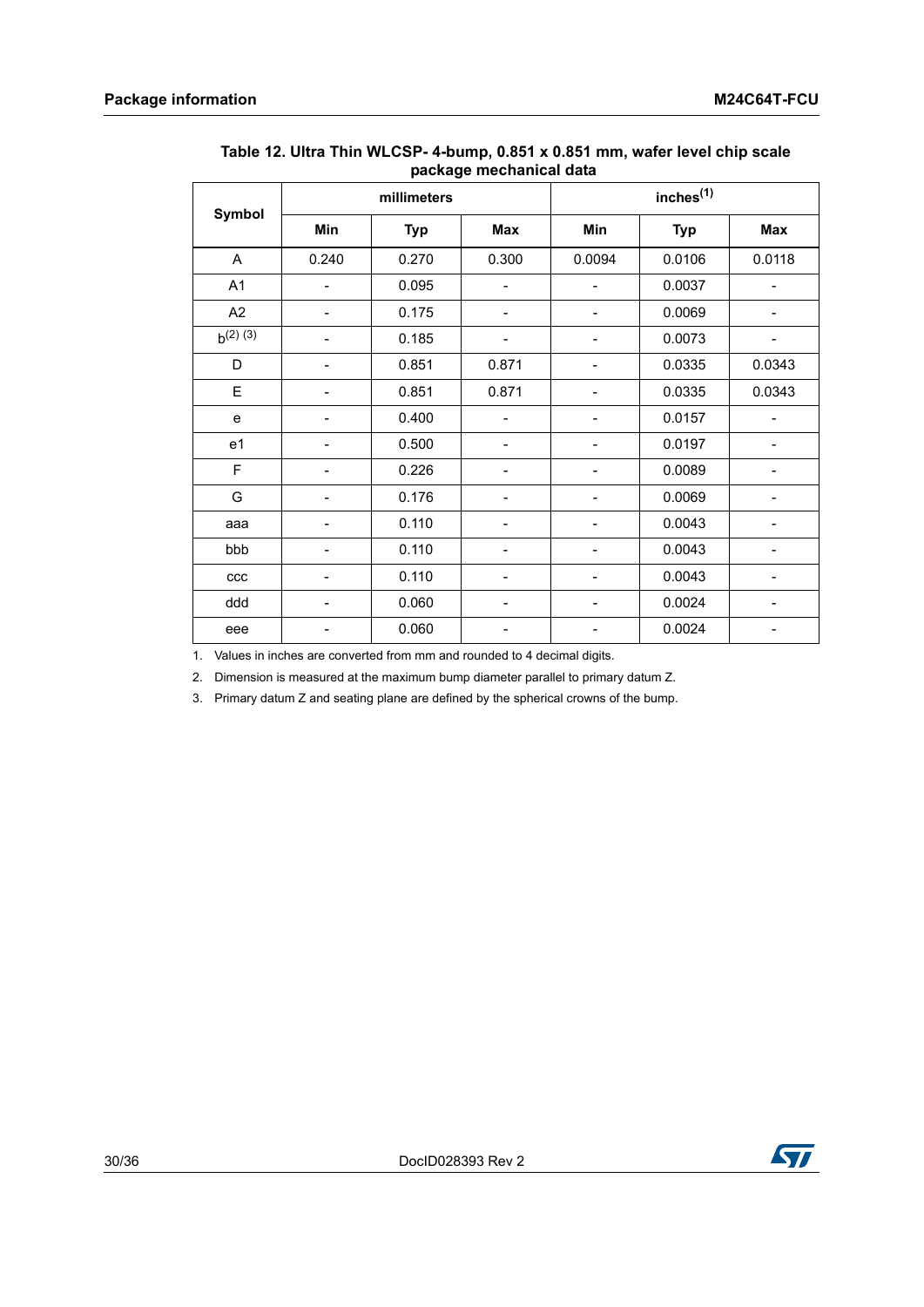

#### <span id="page-30-0"></span>**Figure 13. Ultra Thin WLCSP-BSC - 4-bump, 0.851 x 0.851 mm, wafer level chip scale package outline**

- 1. Drawing is not to scale.
- 2. Primary datum Z and seating plane are defined by the spherical crowns of the bump.

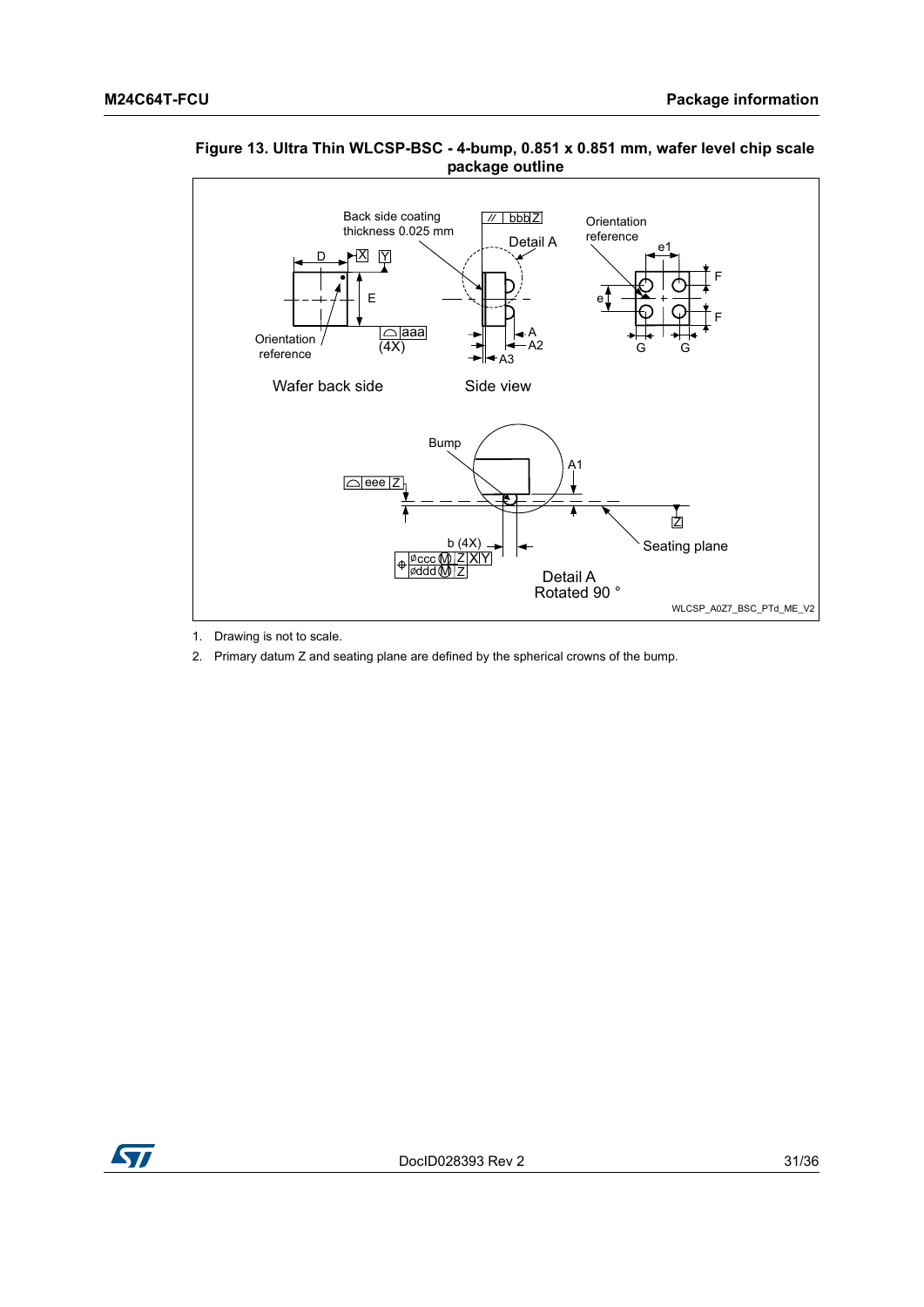|               |             |            | pacnayo mocnamcai uata |                       |            |        |
|---------------|-------------|------------|------------------------|-----------------------|------------|--------|
|               | millimeters |            |                        | inches <sup>(1)</sup> |            |        |
| Symbol        | Min         | <b>Typ</b> | Max                    | Min                   | <b>Typ</b> | Max    |
| A             | 0.265       | 0.295      | 0.330                  | 0.0104                | 0.0116     | 0.0130 |
| A1            |             | 0.095      |                        |                       | 0.0037     |        |
| A2            |             | 0.175      |                        |                       | 0.0069     |        |
| A3 (BSC)      |             | 0.025      |                        |                       | 0.0010     |        |
| $b^{(2) (3)}$ |             | 0.185      |                        |                       | 0.0073     |        |
| D             |             | 0.851      | 0.871                  |                       | 0.0335     | 0.0343 |
| E             |             | 0.851      | 0.871                  |                       | 0.0335     | 0.0343 |
| e             |             | 0.400      |                        |                       | 0.0157     |        |
| e1            |             | 0.500      |                        |                       | 0.0197     |        |
| F             |             | 0.226      |                        |                       | 0.0089     |        |
| G             |             | 0.176      |                        |                       | 0.0069     |        |
| aaa           |             | 0.110      |                        |                       | 0.0043     |        |
| bbb           |             | 0.110      |                        |                       | 0.0043     |        |
| ccc           |             | 0.110      |                        |                       | 0.0043     |        |
| ddd           |             | 0.060      |                        |                       | 0.0024     |        |
| eee           |             | 0.060      |                        |                       | 0.0024     |        |

#### <span id="page-31-0"></span>**Table 13. Ultra Thin WLCSP-BSC - 4-bump, 0.851 x 0.851 mm, wafer level chip scale package mechanical data**

1. Values in inches are converted from mm and rounded to 4 decimal digits.

2. Dimension is measured at the maximum bump diameter parallel to primary datum Z.

<span id="page-31-1"></span>3. Primary datum Z and seating plane are defined by the spherical crowns of the bump.

#### **Figure 14. Thin WLCSP- 4-bump, 0.851 x 0.851 mm, wafer level chip scale package recommended footprint**



1. Dimensions are expressed in millimeters.

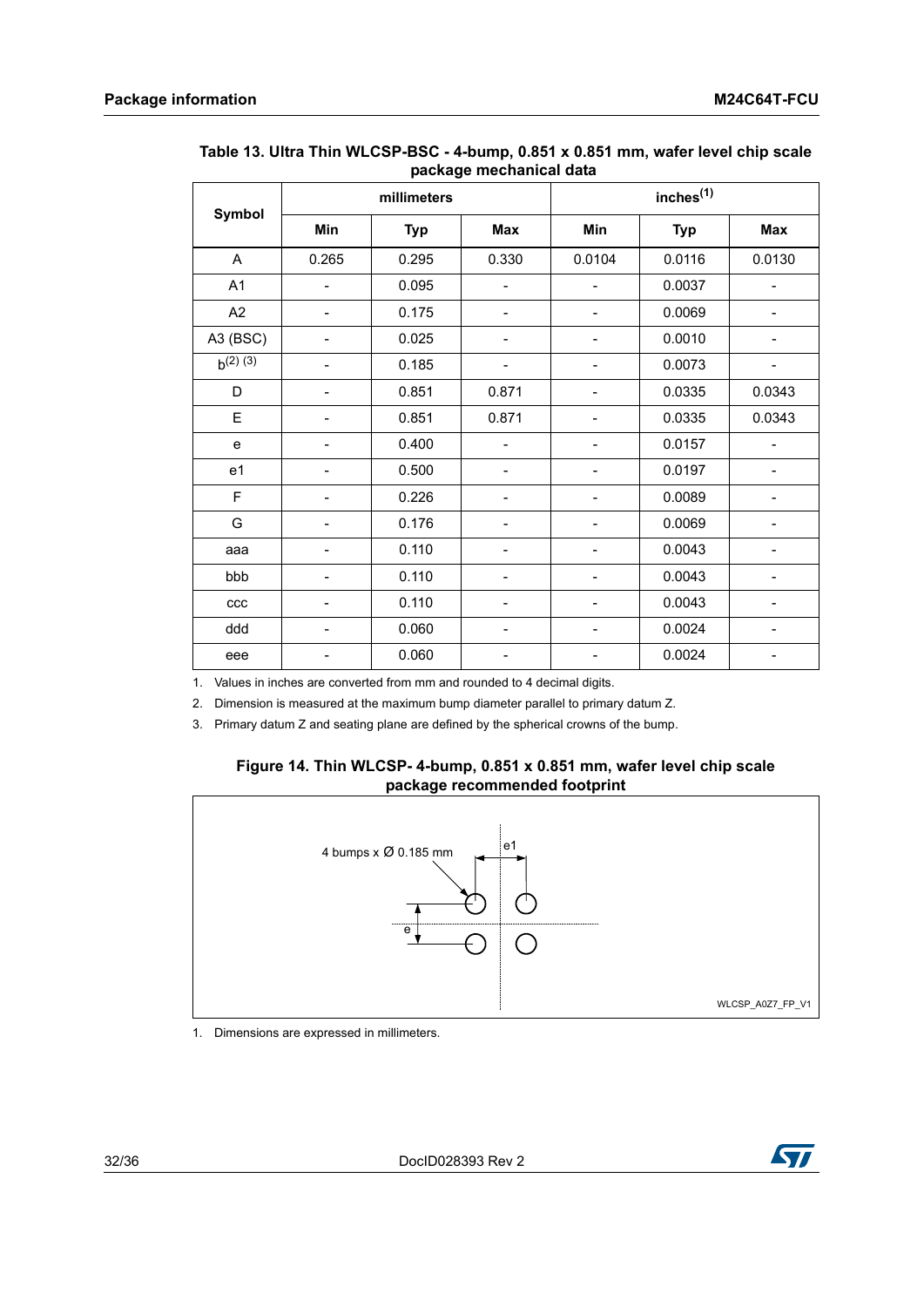# <span id="page-32-0"></span>**10 Part numbering**

<span id="page-32-1"></span>

|                                                               | Table 14. Ordering information scheme |            |
|---------------------------------------------------------------|---------------------------------------|------------|
| Example:                                                      | M24C64T-F CU 6<br>т                   | $\sqrt{T}$ |
|                                                               |                                       |            |
| Device type                                                   |                                       |            |
| $\overline{M24}$ = I <sup>2</sup> C serial access EEPROM      |                                       |            |
|                                                               |                                       |            |
| <b>Device function</b>                                        |                                       |            |
| C64T-= 64 Kbits $(8 K x 8 bits)$                              |                                       |            |
|                                                               |                                       |            |
| <b>Operating voltage</b>                                      |                                       |            |
| $F = V_{CC} = 1.7 V$ to 5.5 V                                 |                                       |            |
|                                                               |                                       |            |
| Package <sup>(1)</sup>                                        |                                       |            |
| CU = ultra-thin 4-bump WLCSP                                  |                                       |            |
|                                                               |                                       |            |
| Device grade                                                  |                                       |            |
| 6 = device tested with standard test flow over $-40$ to 85 °C |                                       |            |
|                                                               |                                       |            |
| <b>Packing</b>                                                |                                       |            |
| $T =$ Tape and reel packing                                   |                                       |            |
|                                                               |                                       |            |
| Process technology <sup>(2)</sup>                             |                                       |            |
| $/T$ = Process letter                                         |                                       |            |
|                                                               |                                       |            |
| Option                                                        |                                       |            |

blank = no Back Side Coating (WLCSP height = 0.300mm)

F = Back Side Coating (WLCSP height = 0.330mm)

- 1. The package is ECOPACK2® (RoHS compliant and free of brominated, chlorinated and antimony oxide flame retardants).
- 2. The process letter appears on the device package (marking) and on the shipment box. Please contact your nearest ST Sales Office for further information.

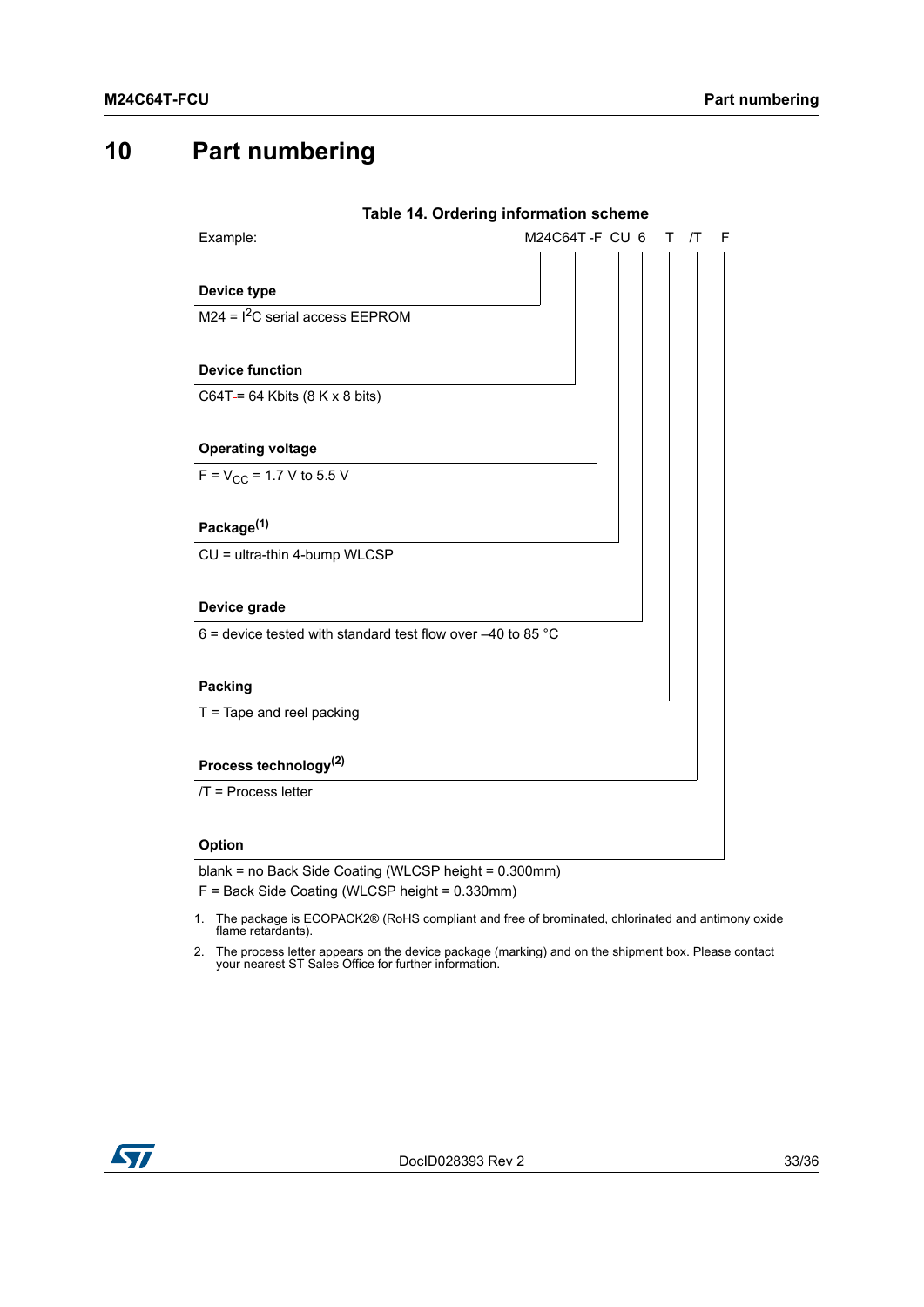#### **Engineering samples**

Parts marked as "ES", "E" or accompanied by an Engineering Sample notification letter, are not yet qualified and therefore not yet ready to be used in production and any consequences deriving from such usage will not be at ST charge. In no event, ST will be liable for any customer usage of these engineering samples in production. ST Quality has to be contacted prior to any decision to use these Engineering samples to run qualification activity.

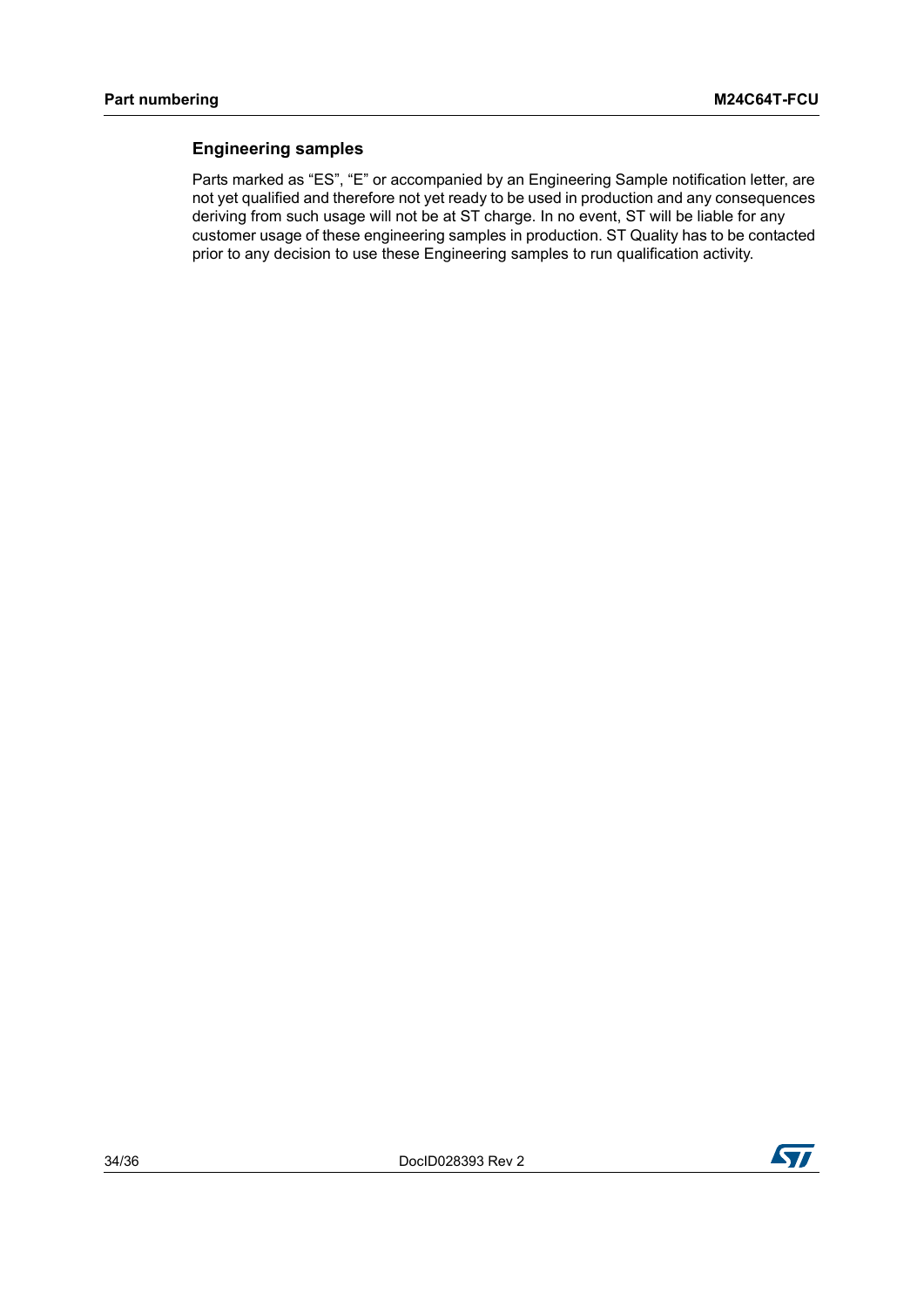# <span id="page-34-0"></span>**11 Revision history**

<span id="page-34-1"></span>

| Date        | <b>Revision</b> | <b>Changes</b>                                                                                                                                                                                                                                                                                                                                                                                                                                                                    |
|-------------|-----------------|-----------------------------------------------------------------------------------------------------------------------------------------------------------------------------------------------------------------------------------------------------------------------------------------------------------------------------------------------------------------------------------------------------------------------------------------------------------------------------------|
| 06-Oct-2015 |                 | Initial release                                                                                                                                                                                                                                                                                                                                                                                                                                                                   |
| 13-Mar-2017 | $\mathcal{P}$   | Updated Section 2.4.2: Power-up conditions, Figure 12: Ultra Thin<br>WLCSP-4-bump, 0.851 x 0.851 mm, wafer level chip scale package<br>outline, Figure 13: Ultra Thin WLCSP-BSC - 4-bump, 0.851 x 0.851 mm,<br>wafer level chip scale package outline, Table 12: Ultra Thin WLCSP- 4-<br>bump, 0.851 x 0.851 mm, wafer level chip scale package mechanical<br>data, Table 13: Ultra Thin WLCSP-BSC - 4-bump, 0.851 x 0.851 mm,<br>wafer level chip scale package mechanical data. |

### **Table 15. Document revision history**